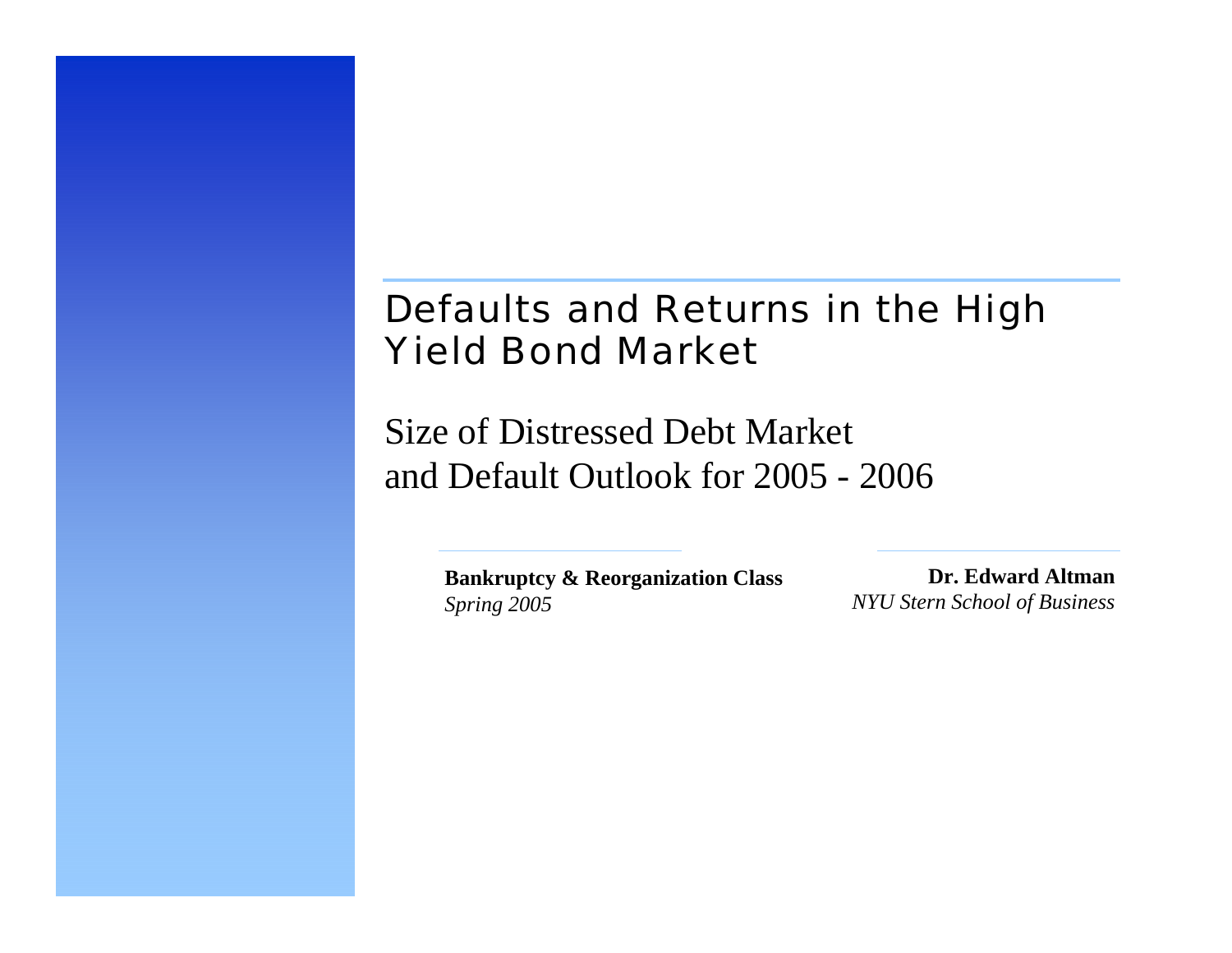# Size of the US High-Yield Bond Market

1978 - 2004 (Mid-year US\$ billions, except for 2004\*)



\* Year End 2004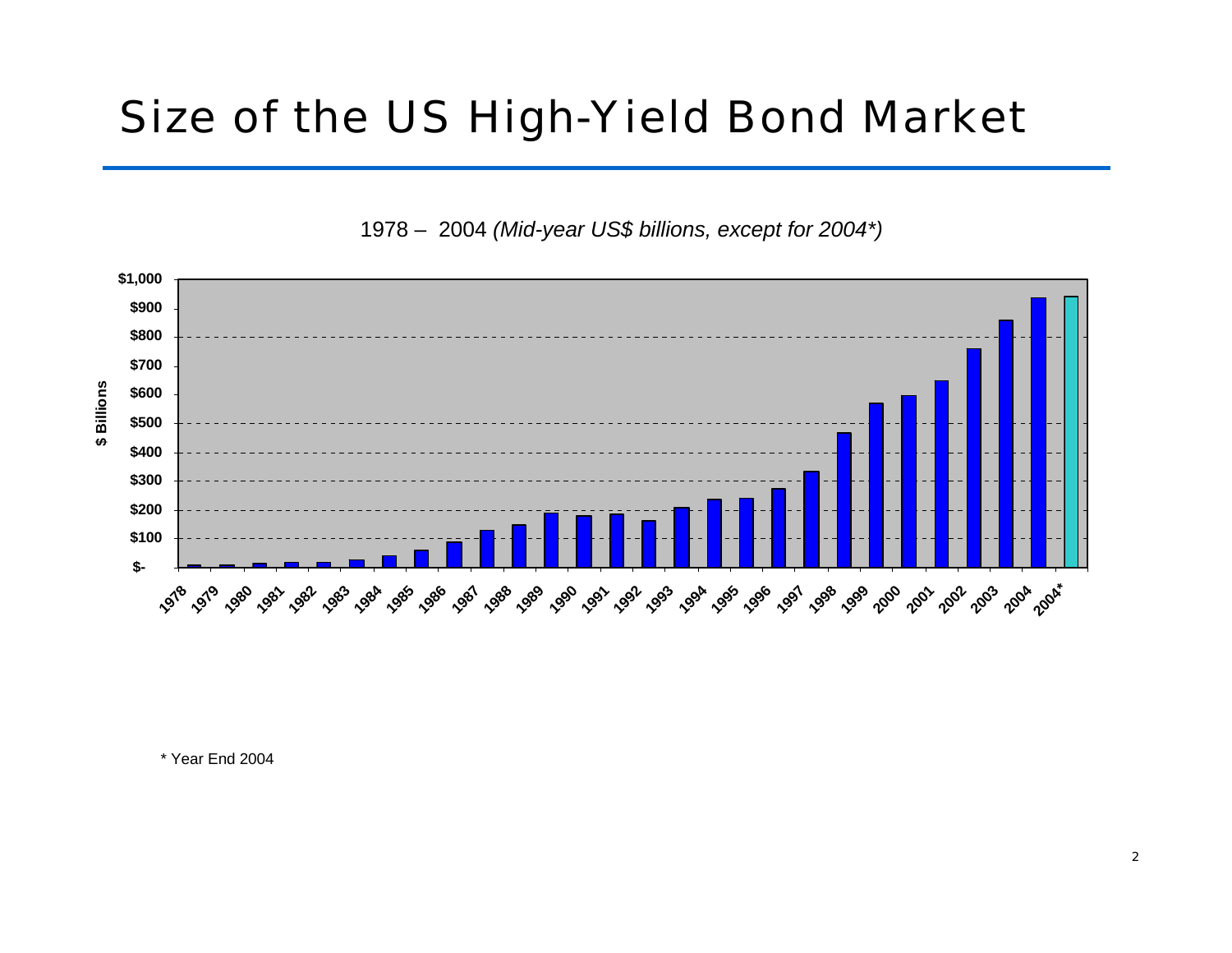# Historical Default Rates

Straight Bonds Only Excluding Defaulted Issues From Par Value Outstanding, 1971 – 2004 *(US\$ millions)*

| Year        | <b>Par Value</b><br>Outstanding <sup>a</sup> | <b>Par Value</b><br><b>Defaults</b> | <b>Default</b><br>Rates $(%)$ | Year         | <b>Par Value</b><br>Outstanding <sup>a</sup> | <b>Par Value</b><br><b>Defaults</b> | <b>Default</b><br>Rates $(%)$ |
|-------------|----------------------------------------------|-------------------------------------|-------------------------------|--------------|----------------------------------------------|-------------------------------------|-------------------------------|
| 12/31, 2004 | \$933,100                                    | \$11,657                            | 1.249                         | 1980         | \$14,935                                     | \$224                               | 1.500                         |
| 2003        | \$856,000                                    | \$38,451                            | 4.661                         | 1979         | \$10,356                                     | \$20                                | 0.193                         |
| 2002        | \$757,000                                    | \$96,855                            | 12.795                        | 1978         | \$8,946                                      | \$119                               | 1.330                         |
| 2001        | \$649,000                                    | \$63,609                            | 9.801                         | 1977         | \$8,157                                      | \$381                               | 4.671                         |
| 2000        | \$597,200                                    | \$30,295                            | 5.073                         | 1976         | \$7,735                                      | \$30                                | 0.388                         |
| 1999        | \$567,400                                    | \$23,532                            | 4.147                         | 1975         | \$7,471                                      | \$204                               | 2.731                         |
| 1998        | \$465,500                                    | \$7,464                             | 1.603                         | 1974         | \$10,894                                     | \$123                               | 1.129                         |
| 1997        | \$335,400                                    | \$4,200                             | 1.252                         | 1973         | \$7,824                                      | \$49                                | 0.626                         |
| 1996        | \$271,000                                    | \$3,336                             | 1.231                         | 1972         | \$6,928                                      | \$193                               | 2.786                         |
| 1995        | \$240,000                                    | \$4,551                             | 1.896                         | 1971         | \$6,602                                      | \$82                                | 1.242                         |
| 1994        | \$235,000                                    | \$3,418                             | 1.454                         |              |                                              |                                     |                               |
| 1993        | \$206,907                                    | \$2,287                             | 1.105                         |              |                                              |                                     | <b>Standard</b>               |
| 1992        | \$163,000                                    | \$5,545                             | 3.402                         |              |                                              |                                     | Deviation $(%)$               |
| 1991        | \$183,600                                    | \$18,862                            | 10.273                        |              | <b>Arithmetic Average Default Rate</b>       |                                     |                               |
| 1990        | \$181,000                                    | \$18,354                            | 10.140                        | 1971 to 2004 |                                              | 3.232%                              | 3.134%                        |
| 1989        | \$189,258                                    | \$8,110                             | 4.285                         | 1978 to 2004 |                                              | 3.567%                              | 3.361%                        |
| 1988        | \$148,187                                    | \$3,944                             | 2.662                         | 1985 to 2004 |                                              | 4.401%                              | 3.501%                        |
| 1987        | \$129,557                                    | \$7,486                             | 5.778                         | 1971 to 2004 | <b>Weighted Average Default Rateb</b>        | 4.836%                              |                               |
| 1986        | \$90,243                                     | \$3,156                             | 3.497                         | 1978 to 2004 |                                              | 4.858%                              |                               |
| 1985        | \$58,088                                     | \$992                               | 1.708                         | 1985 to 2004 |                                              | 4.929%                              |                               |
| 1984        | \$40,939                                     | \$344                               | 0.840                         |              | <b>Median Annual Default Rate</b>            |                                     |                               |
| 1983        | \$27,492                                     | \$301                               | 1.095                         | 1971 to 2004 |                                              | 1.802%                              |                               |
| 1982        | \$18,109                                     | \$577                               | 3.186                         |              |                                              |                                     |                               |

0.158

<sup>a</sup> As of mid-year

1981

<sup>b</sup> Weighted by par value of amount outstanding for each year.

\$17,115 \$27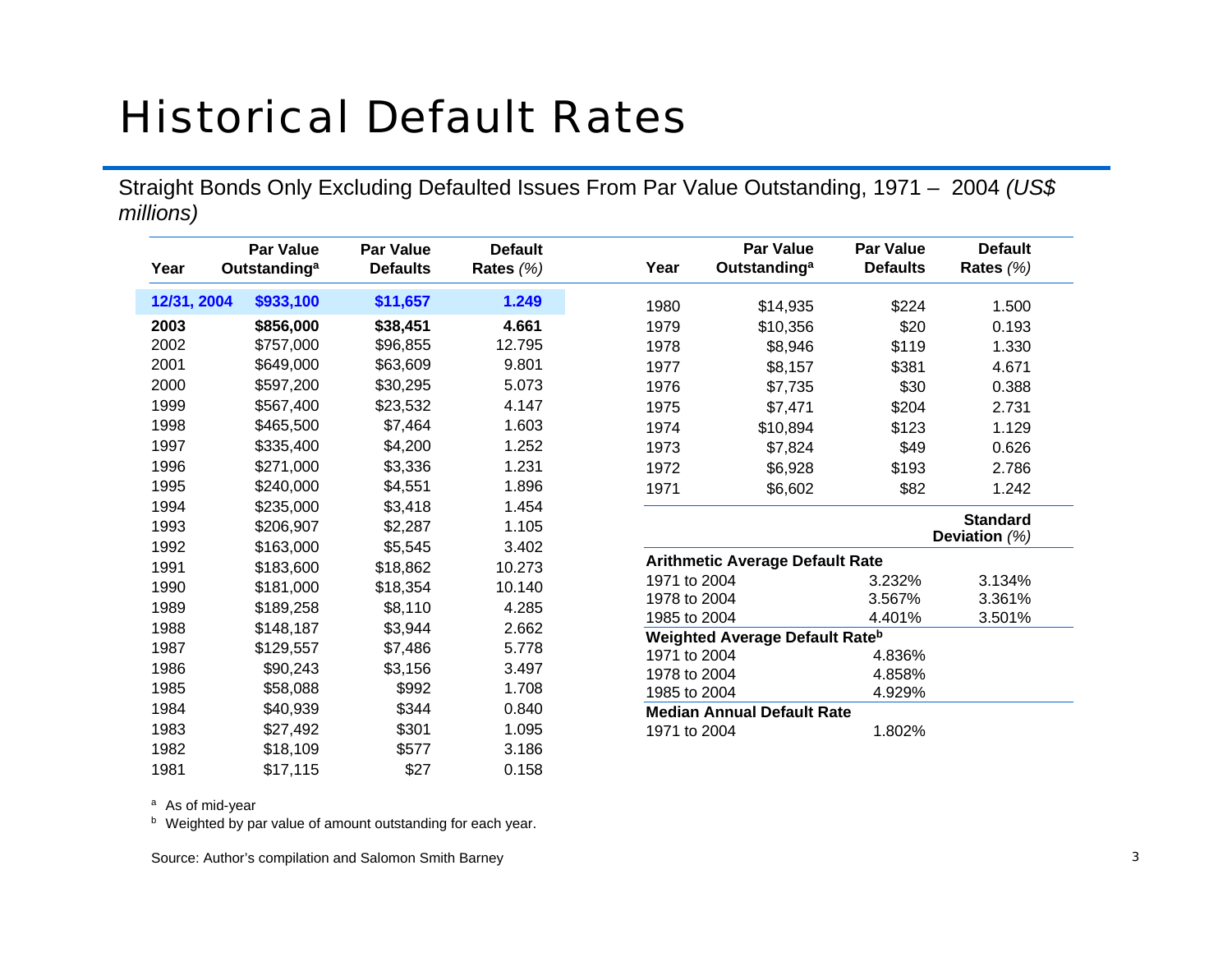# US High-Yield Bond Default Rates: *Issuer vs. Dollar Volume*



Source: Edward Altman & Juan Martin Aguiar, NYU Salomon Center – Stern School of Business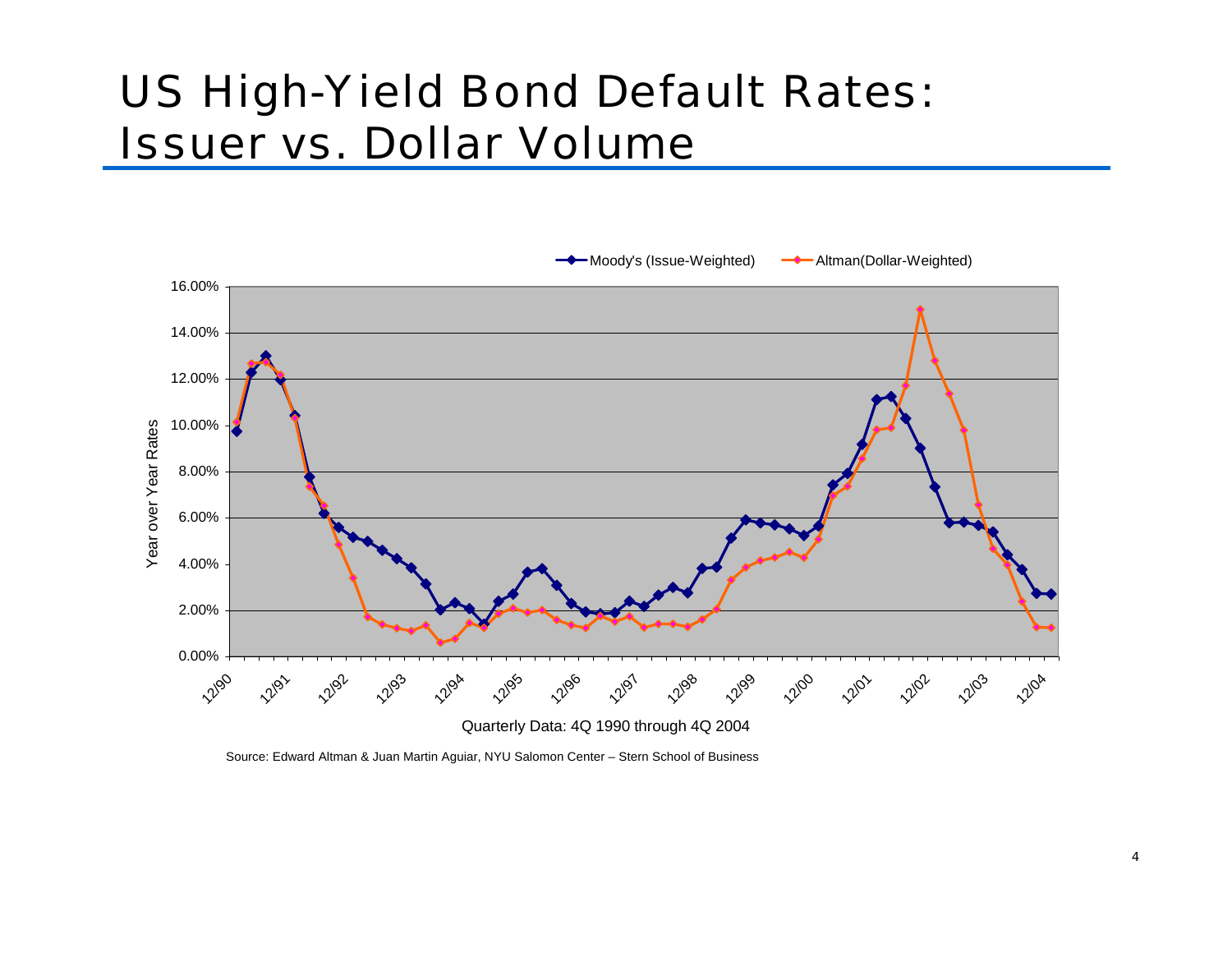#### QUARTERLY DEFAULT RATE AND FOUR QUARTER MOVING AVERAGE

1992 –2004

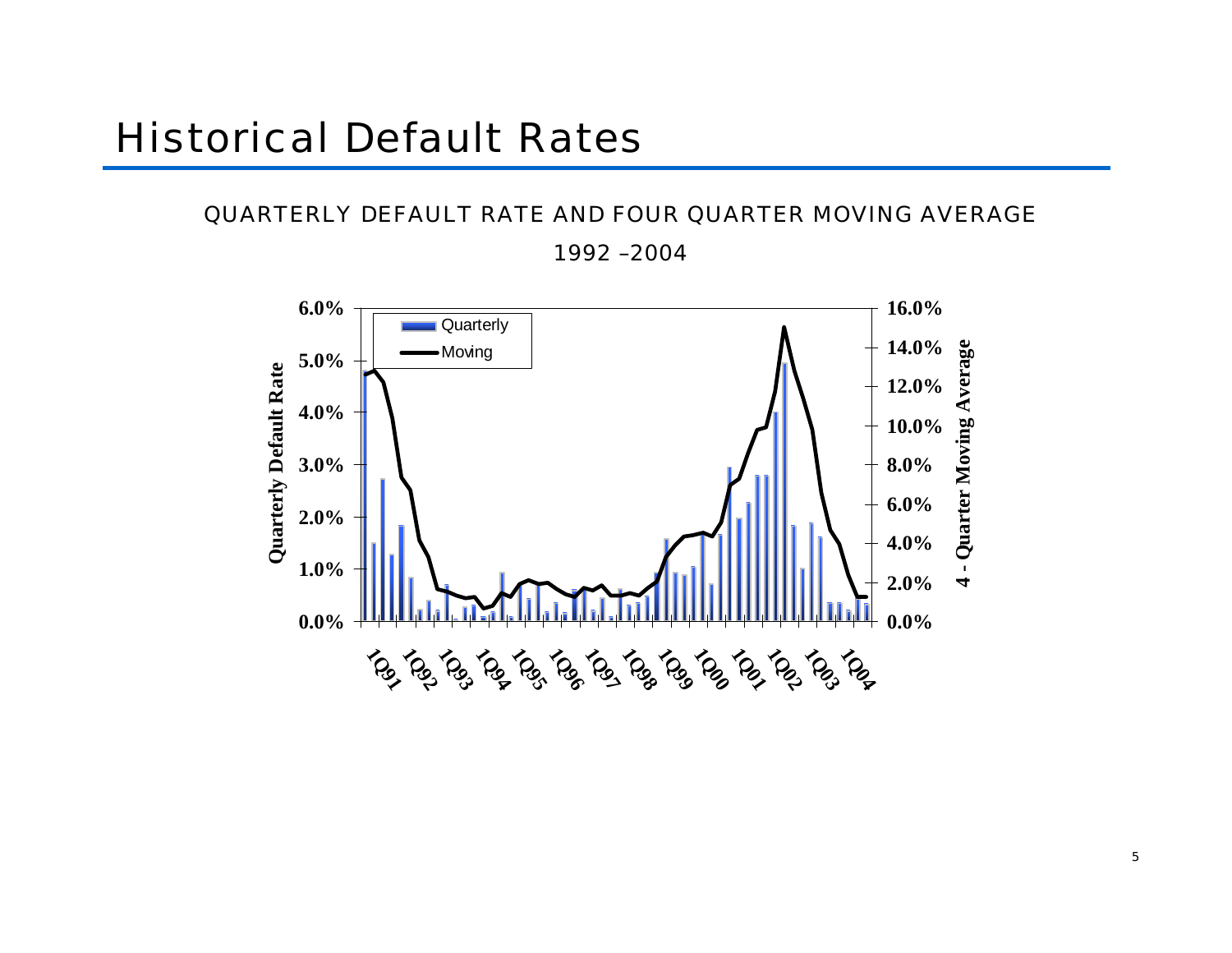# Filings for Chapter 11

#### Number of Filings and Pre-petition Liabilities of Public Companies

1989-2004

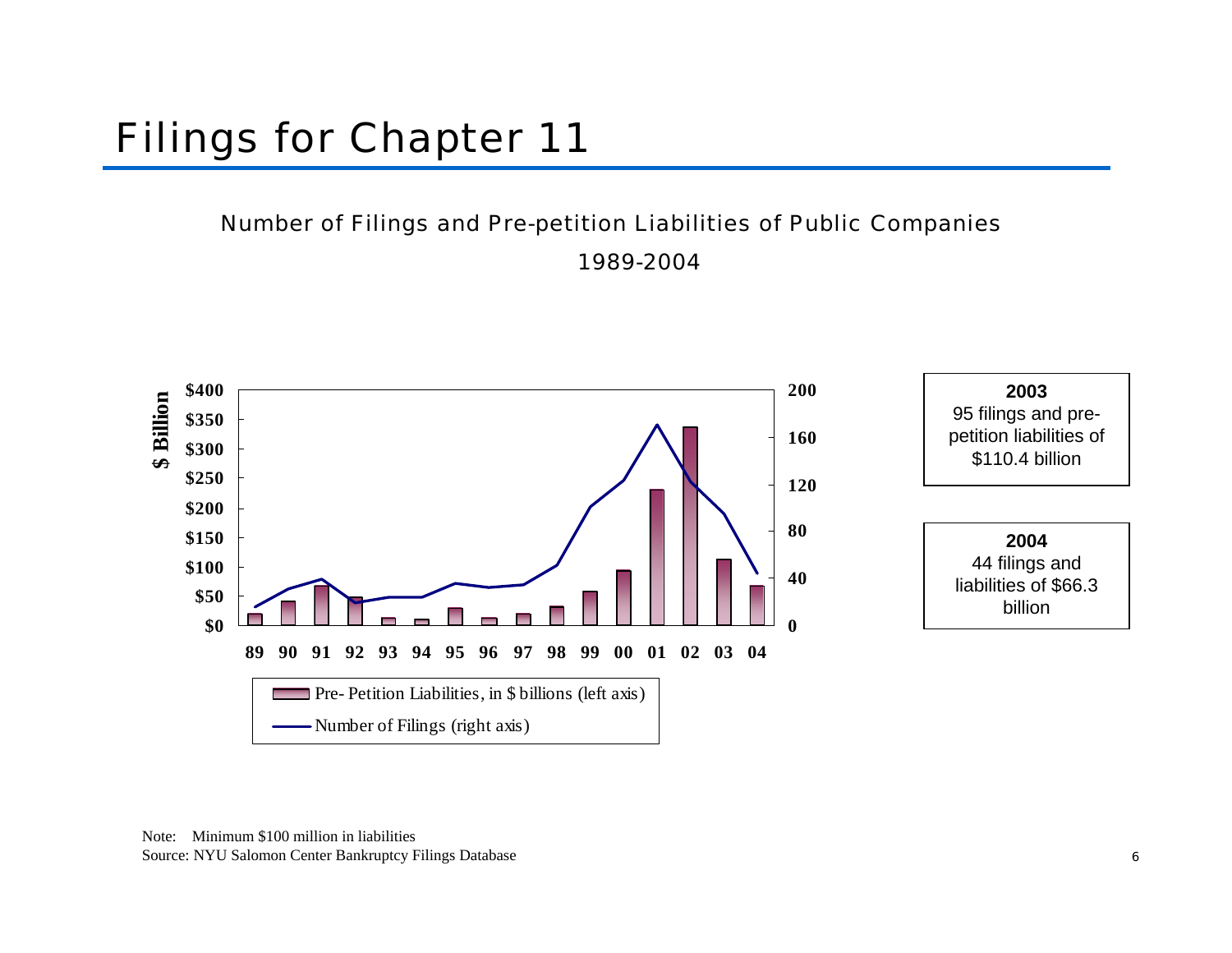#### Historical Default Rates and Recession Periods in the U.S.

**HIGH YIELD BOND MARKET 1972 –2004**



**Periods of Recession: 11/73 - 3/75, 1/80 - 7/80, 7/81 - 11/82, 7/90 - 3/91, 4/01 – 12/01**

Source: E. Altman (NYU Salomon Center) & National Bureau of Economic Research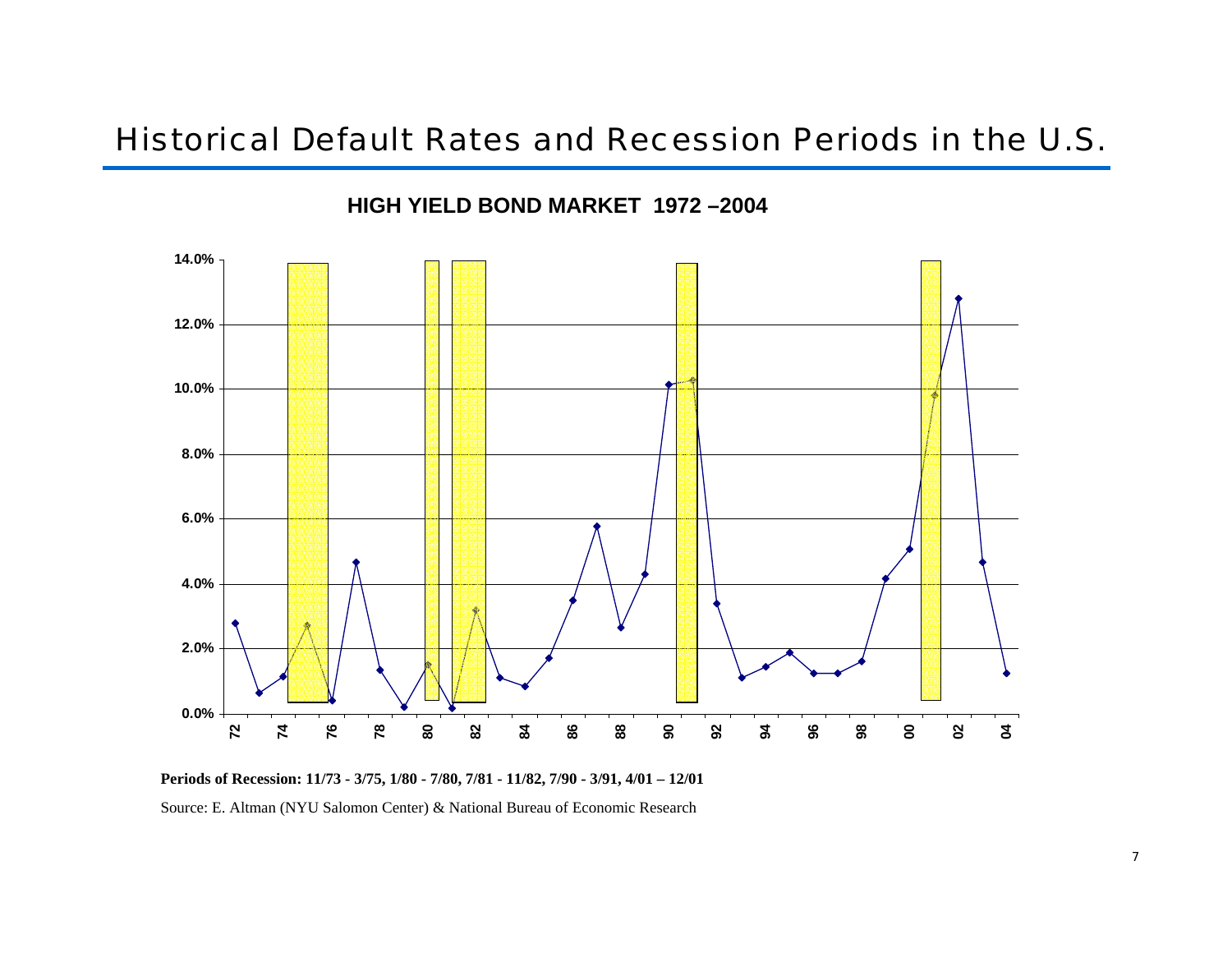### Distressed And Defaulted Debt as a Percentage of Total High Yield Debt Market



Public deals only. Source: Citigroup Estimates.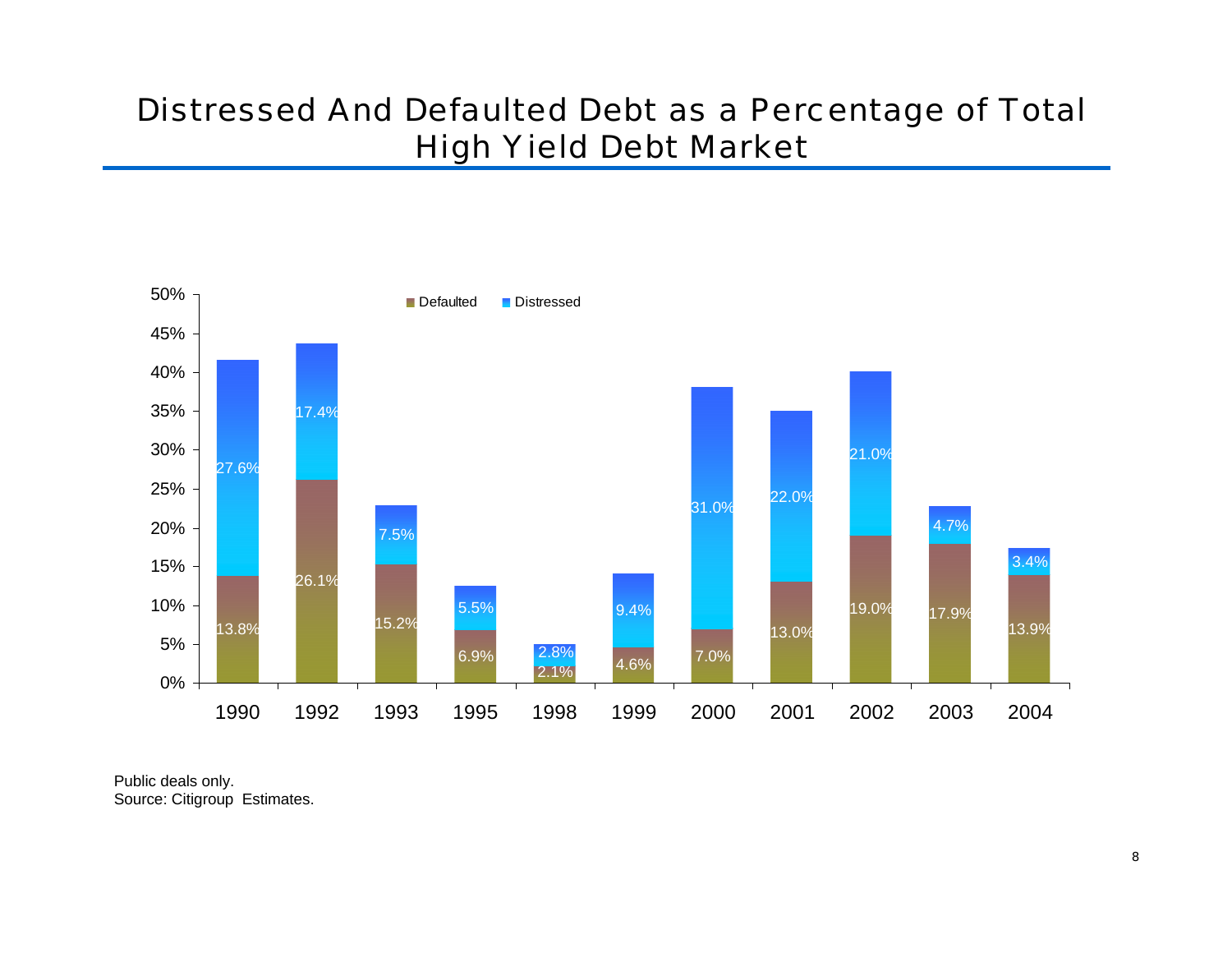### **Estimated Face And Market Values Of Defaulted And Distressed Debt**

|                                         |              | 12/31/2003 | <b>Face Value</b><br>12/31/2004 |                       | 12/31/2003    |       | <b>XFV</b> | <b>Market Value</b><br>12/31/2004 |                        | <b>XFV</b> |
|-----------------------------------------|--------------|------------|---------------------------------|-----------------------|---------------|-------|------------|-----------------------------------|------------------------|------------|
| <b>Public Debt</b><br><b>Defaulted</b>  | \$           | 193.6      | $\boldsymbol{\mathsf{S}}$       | (1)<br>152.0          | \$            | 87.1  | 0.45       | $\boldsymbol{\mathsf{S}}$         | 76.0                   | 0.50       |
| <b>Distressed</b>                       | \$           | 50.5       | $\mathbb{S}$                    | (2)<br>36.6           | \$            | 32.8  | 0.65       | $\boldsymbol{\mathsf{S}}$         | 23.8                   | 0.65       |
| <b>Total Public</b>                     | \$           | 244.1      | \$                              | 188.6                 | \$            | 119.9 |            | \$                                | 99.8                   |            |
| <b>Private Debt</b><br><b>Defaulted</b> | $\mathbb{S}$ | 425.9      | $\mathbb{S}$                    | 334.4 $^{(3)}$        | \$            | 298.1 | 0.70       | $\mathbb{S}$                      | $234.1$ <sup>(3)</sup> | 0.70       |
| <b>Distressed</b>                       | \$           | 111.1      | $\mathbb{S}$                    | $80.6$ <sup>(3)</sup> | $\mathcal{S}$ | 94.4  | 0.85       | $\boldsymbol{\mathsf{S}}$         | 68.5 $(3)$             | 0.85       |
| <b>Total Private</b>                    | \$           | 537.0      | \$                              | 415.0                 | \$            | 392.6 |            | \$                                | 302.6                  |            |
| <b>Total Public and Private</b>         | \$           | 781.1      | \$                              | 603.6                 | \$            | 512.5 |            | \$                                | 402.4                  |            |

(1) Calculated using: (2003 defaulted population) + (2004 defaults) - (2004 Emergences)

(2) Based on 3.9% of size of high yield market (\$939.3 billion).

(3) For 12/31/03 and 12/31/04, we use a private/public ratio of 2.20.

Source: Edward Altman, NYU Salomon Center, Stern School of Business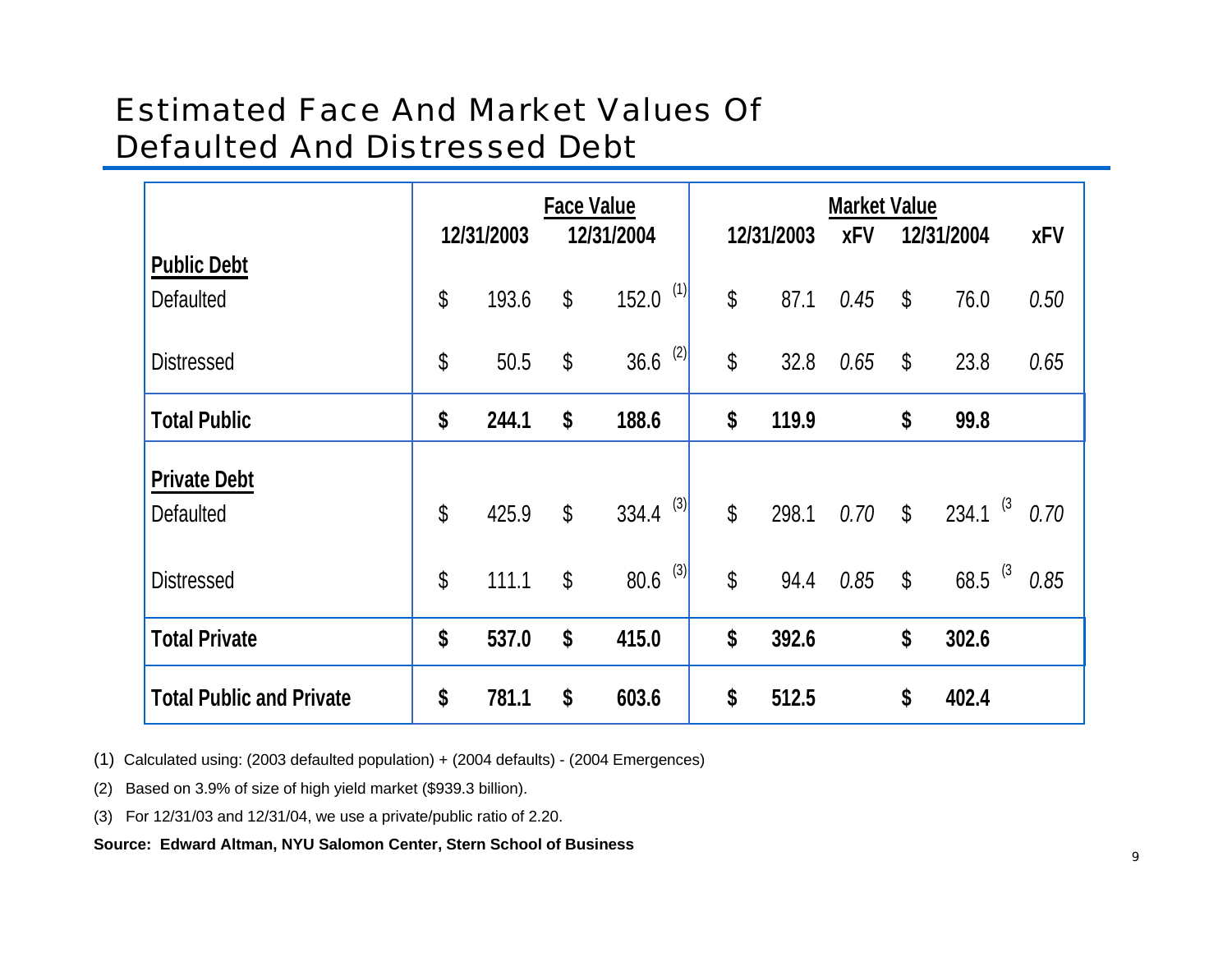### **Size of Defaulted And Distressed Debt Market (\$ Billions)**  $(1990 - 2004)$

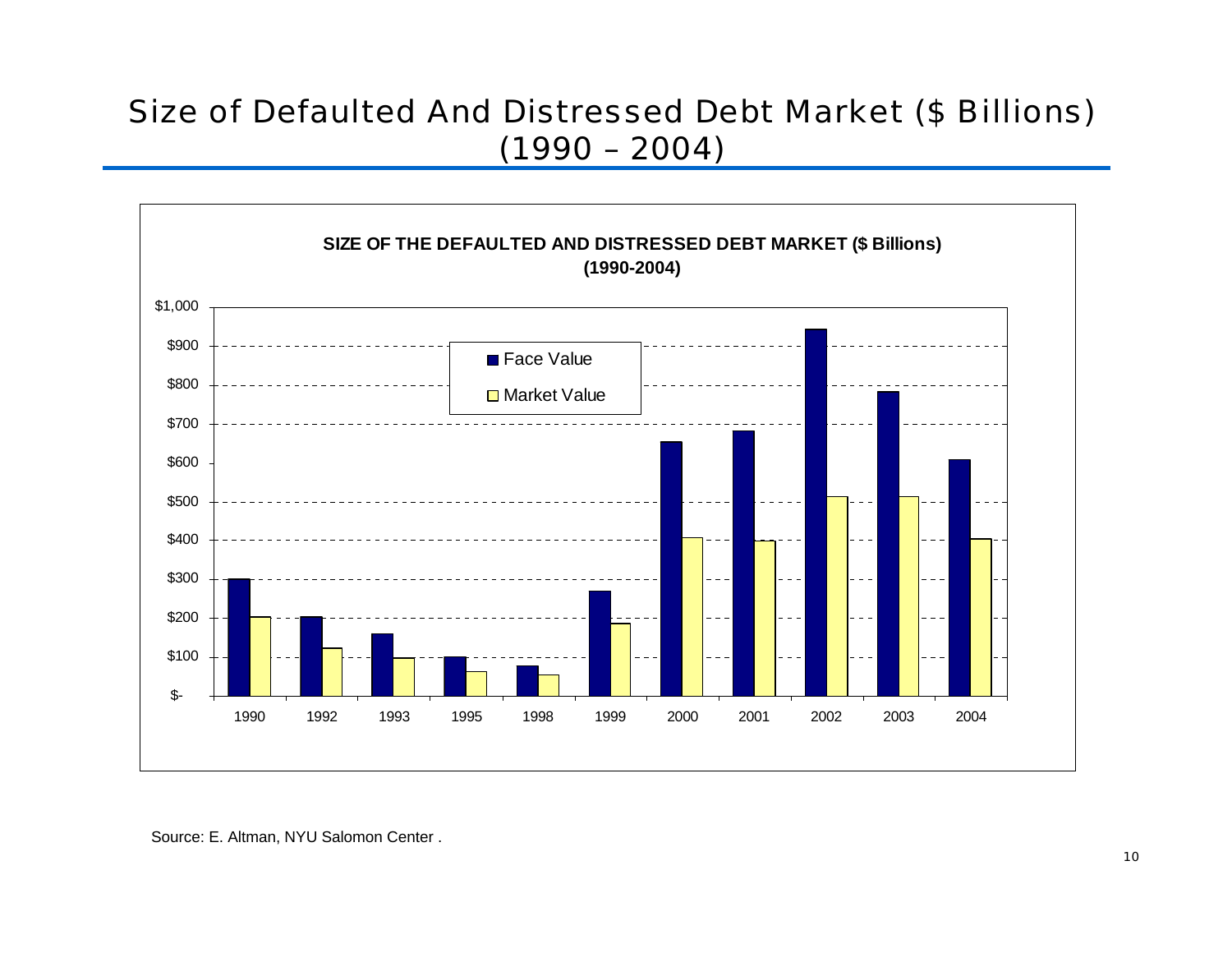#### 2004 Default Loss Rate

|                                      | <b>Unadjusted for</b> | <b>Only Fallen</b> | All except           | <b>Price Adjusted for</b> |
|--------------------------------------|-----------------------|--------------------|----------------------|---------------------------|
|                                      | <b>Fallen Angels</b>  | <b>Angels</b>      | <b>Fallen Angels</b> | <b>Fallen Angels</b>      |
| <b>BACKGROUND DATA</b>               |                       |                    |                      |                           |
| <b>AVERAGE DEFAULT RATE, 2004</b>    | 1.249%                | 0.942%             | 1.322%               | 1.267%                    |
| <b>AVERAGE PRICE AT DEFAULT (a)</b>  | 57.675%               | 60.025%            | 57.354%              | 57.739%                   |
| AVERAGE PRICE AT DOWNGRADE (a)       |                       | 88.994%            |                      |                           |
| <b>AVERAGE RECOVERY</b>              | 57.675%               | 67.449%            | 57.354%              | 58.810\%                  |
| <b>AVERAGE LOSS OF PRINCIPAL</b>     | 42.325%               | 32.551%            | 42.646%              | 41.190%                   |
| <b>AVERAGE COUPON PAYMENT</b>        | 10.296%               | 6.204%             | 10.985%              | 10.296%                   |
| <b>DEFAULT LOSS COMPUTATION</b>      |                       |                    |                      |                           |
| <b>DEFAULT RATE</b>                  | 1.249%                | 0.942%             | 1.322%               | 1.267%                    |
| X LOSS OF PRINCIPAL                  | 42.325%               | 32.551%            | 42.646%              | 41.190%                   |
| DEFAULT LOSS OF PRINCIPAL            | 0.529%                | 0.307%             | 0.564%               | 0.522%                    |
|                                      |                       |                    |                      |                           |
| DEFAULT RATE                         | 1.249%                | 0.942%             | 1.322%               | 1.267%                    |
| X LOSS OF 1/2 COUPON                 | 5.148%                | 3.102%             | 5.493%               | 5.148%                    |
| DEFAULT LOSS OF COUPON               | 0.064%                | 0.029%             | 0.073%               | 0.065%                    |
|                                      |                       |                    |                      |                           |
| DEFAULT LOSS OF PRINCIPAL AND COUPON | 0.593%                | $0.336\%$          | 0.636%               | 0.587%                    |

(a) If default date price is not available, end-of-month price is used.

Source: Author's Compilations and vario us dealer quotes.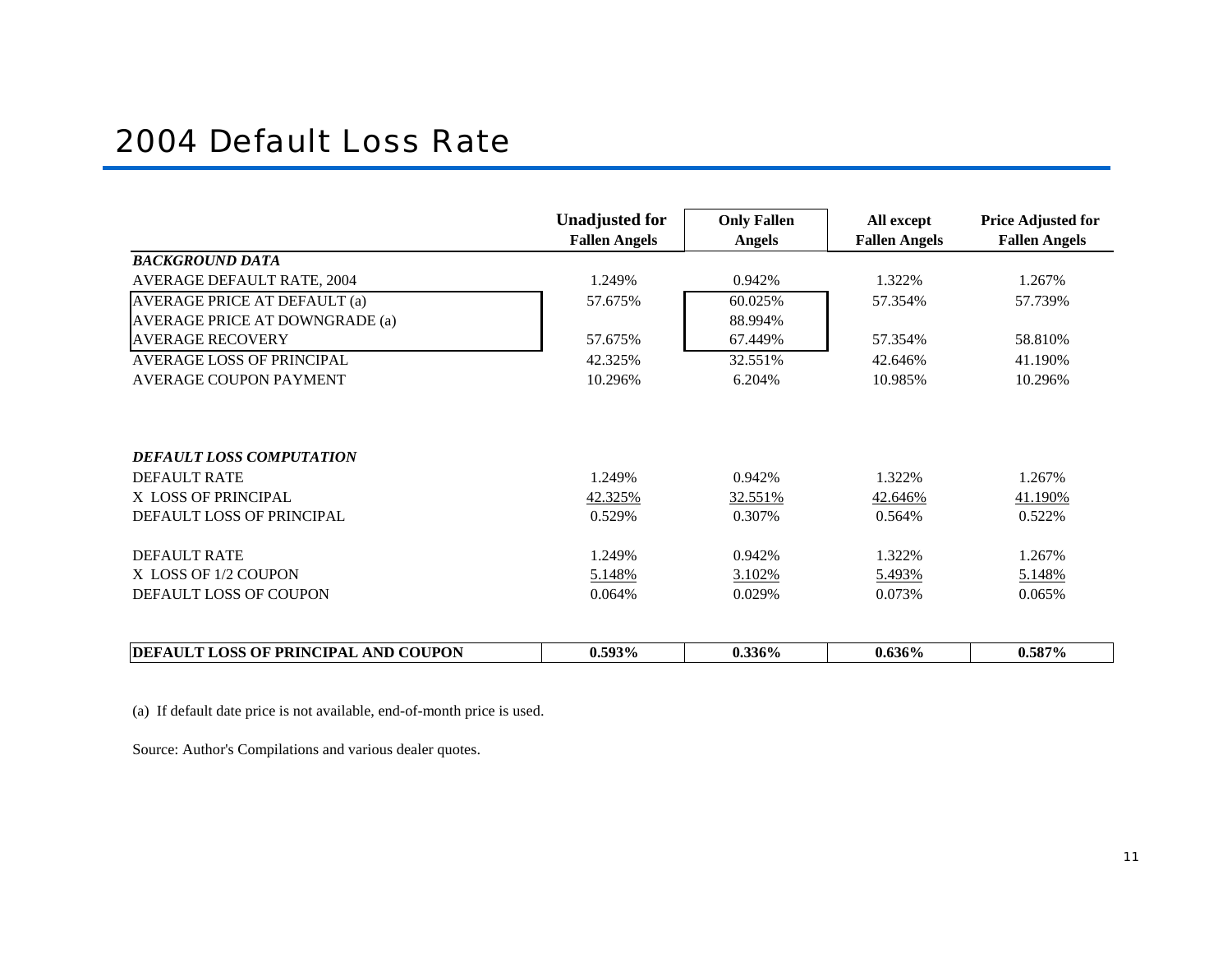### Default Rates and Losses<sup>a</sup>

#### 1978 – 2004

| Year | <b>Par Value</b><br><b>Outstanding<sup>a</sup></b><br>(SMM) | <b>Par Value</b><br><b>Of Default</b><br>(SMMs) | <b>Default</b><br>Rate $(%)$ | <b>Weighted Price</b><br><b>After Default</b> | Weighted<br>Coupon (%) | <b>Default</b><br>Loss $(%)$ |
|------|-------------------------------------------------------------|-------------------------------------------------|------------------------------|-----------------------------------------------|------------------------|------------------------------|
| 2004 | \$933,100                                                   | \$11,657                                        | 1.25                         | \$57.7                                        | 10.30                  | 0.59                         |
| 2003 | \$825,000                                                   | \$38,451                                        | 4.66                         | \$45.5                                        | 9.55                   | 2.76                         |
| 2002 | \$757,000                                                   | \$96,858                                        | 12.79                        | \$25.3                                        | 9.37                   | 10.15                        |
| 2001 | \$649,000                                                   | \$63,609                                        | 9.80                         | \$25.5                                        | 9.18                   | 7.76                         |
| 2000 | \$597,200                                                   | \$30,248                                        | 5.06                         | \$26.4                                        | 8.54                   | 3.94                         |
| 1999 | \$567,400                                                   | \$23,532                                        | 4.15                         | \$27.9                                        | 10.55                  | 3.21                         |
| 1998 | \$465,500                                                   | \$7,464                                         | 1.60                         | \$35.9                                        | 9.46                   | 1.10                         |
| 1997 | \$335,400                                                   | \$4,200                                         | 1.25                         | \$54.2                                        | 11.87                  | 0.65                         |
| 1996 | \$271,000                                                   | \$3,336                                         | 1.23                         | \$51.9                                        | 8.92                   | 0.65                         |
| 1995 | \$240,000                                                   | \$4,551                                         | 1.90                         | \$40.6                                        | 11.83                  | 1.24                         |
| 1994 | \$235,000                                                   | \$3,418                                         | 1.45                         | \$39.4                                        | 10.25                  | 0.96                         |
| 1993 | \$206,907                                                   | \$2,287                                         | 1.11                         | \$56.6                                        | 12.98                  | 0.56                         |
| 1992 | \$163,000                                                   | \$5,545                                         | 3.40                         | \$50.1                                        | 12.32                  | 1.91                         |
| 1991 | \$183,600                                                   | \$18,862                                        | 10.27                        | \$36.0                                        | 11.59                  | 7.16                         |
| 1990 | \$181,000                                                   | \$18,354                                        | 10.14                        | \$23.4                                        | 12.94                  | 8.42                         |
| 1989 | \$189,258                                                   | \$8,110                                         | 4.29                         | \$38.3                                        | 13.40                  | 2.93                         |
| 1988 | \$148,187                                                   | \$3,944                                         | 2.66                         | \$43.6                                        | 11.91                  | 1.66                         |
| 1987 | \$129,557                                                   | \$7,486                                         | 5.78                         | \$75.9                                        | 12.07                  | 1.74                         |
| 1986 | \$90,243                                                    | \$3,156                                         | 3.50                         | \$34.5                                        | 10.61                  | 2.48                         |
| 1985 | \$58,088                                                    | \$992                                           | 1.71                         | \$45.9                                        | 13.69                  | 1.04                         |
| 1984 | \$40,939                                                    | \$344                                           | 0.84                         | \$48.6                                        | 12.23                  | 0.48                         |
| 1983 | \$27,492                                                    | \$301                                           | 1.09                         | \$55.7                                        | 10.11                  | 0.54                         |
| 1982 | \$18,109                                                    | \$577                                           | 3.19                         | \$38.6                                        | 9.61                   | 2.11                         |
| 1981 | \$17,115                                                    | \$27                                            | 0.16                         | \$12.0                                        | 15.75                  | 0.15                         |
| 1980 | \$14,935                                                    | \$224                                           | 1.50                         | \$21.1                                        | 8.43                   | 1.25                         |
| 1979 | \$10,356                                                    | \$20                                            | 0.19                         | \$31.0                                        | 10.63                  | 0.14                         |
| 1978 | \$8,946                                                     | \$119                                           | 1.33                         | \$60.0                                        | 8.38                   | 0.59                         |
|      | Arithmetic Average 1978-2004:                               |                                                 | 3.57                         | \$43.0                                        | 10.98                  | 2.45                         |
|      | Weighted Average 1978-2004:                                 |                                                 | 4.86                         |                                               |                        | 3.51                         |

Source: Authors' compilations and various dealer price quotes.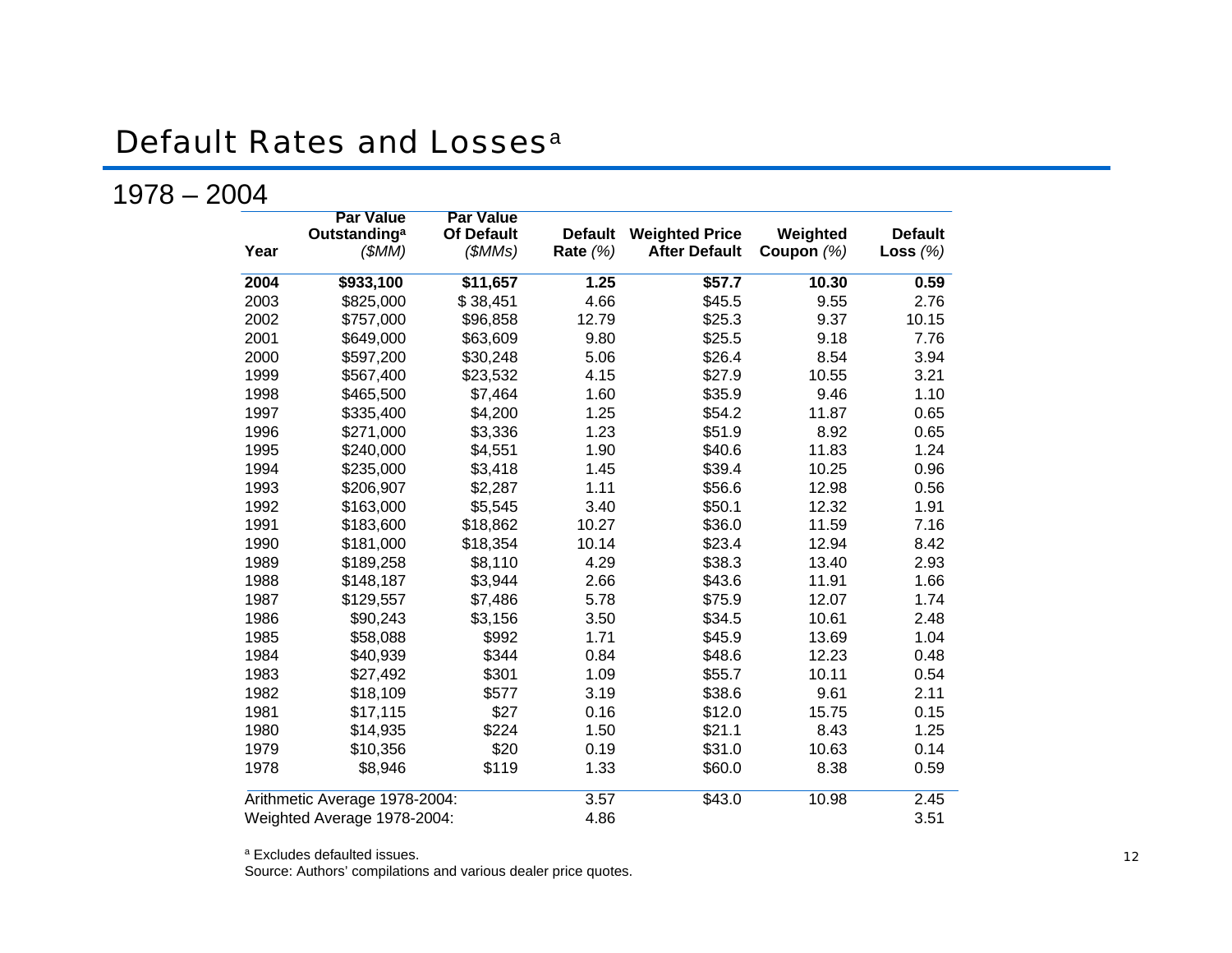### Recovery Rate/Default Rate Association

#### **Altman Defaulted Bonds Data Set (1982-2004)**

**Dollar Weighted Average Recovery Rates to Dollar Weighted Average Default Rates**



Source: E. Altman, et. al., "The Link Between Default and Recovery Rates", NYU Salomon Center, S-03-4.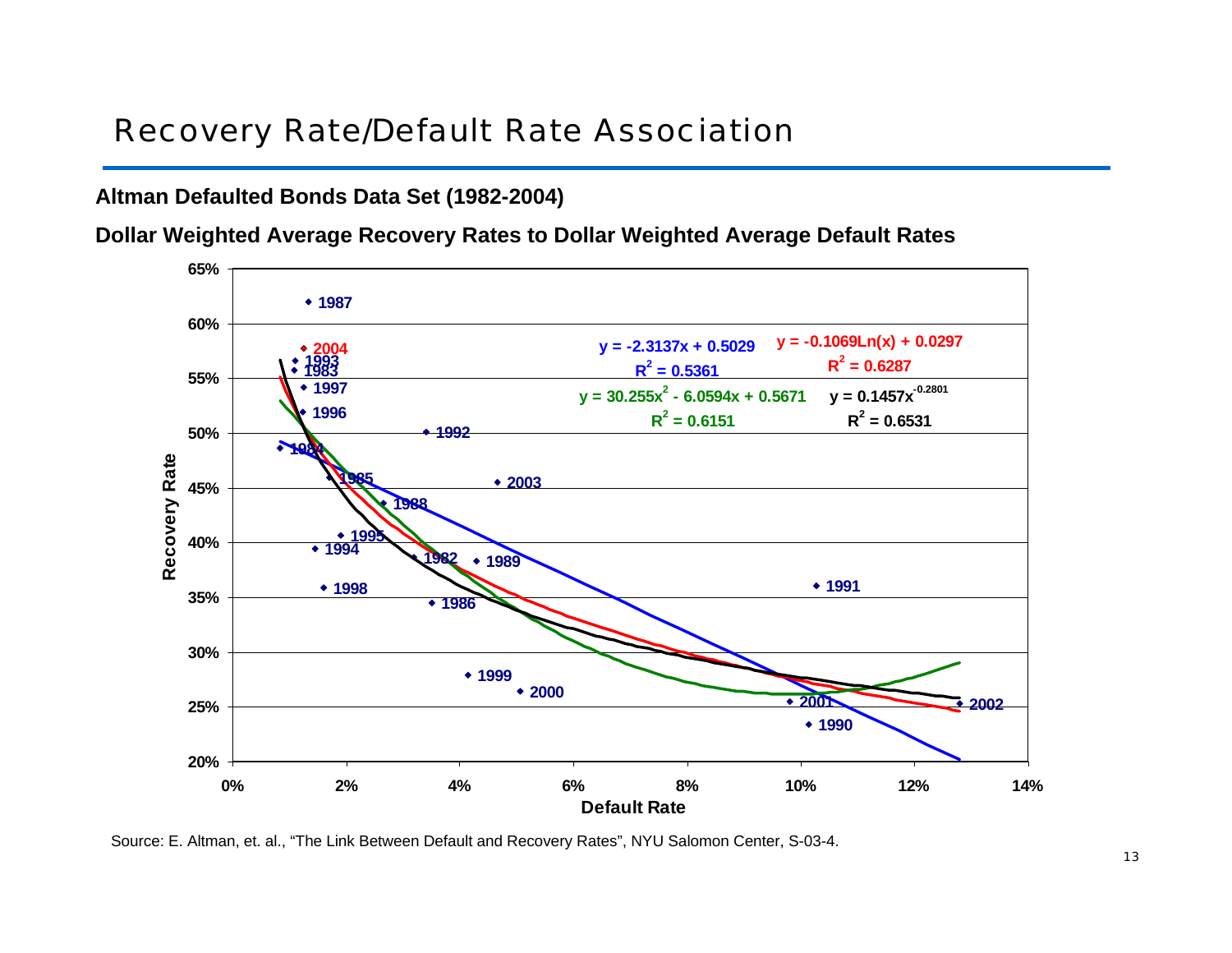### Defaults by Original Rating

|      | <b>Defaulted</b><br>Issues* | % Originally Rated<br><b>Investment Grade</b> | % Originally Rated Non-Investment<br><b>Grade</b> |
|------|-----------------------------|-----------------------------------------------|---------------------------------------------------|
| 2004 | 79                          | 19%                                           | 81%                                               |
| 2003 | 203                         | 33%                                           | 67%                                               |
| 2002 | 322                         | 39%                                           | 61%                                               |
| 2001 | 258                         | 14%                                           | 86%                                               |
| 2000 | 142                         | 16%                                           | 84%                                               |
| 1999 | 87                          | 13%                                           | 87%                                               |
| 1998 | 39                          | 31%                                           | 69%                                               |
| 1997 | 20                          | $0\%$                                         | 100%                                              |
| 1996 | 24                          | 13%                                           | 88%                                               |
| 1995 | 29                          | 10%                                           | 90%                                               |
| 1994 | 16                          | $0\%$                                         | 100%                                              |
| 1993 | 24                          | $0\%$                                         | 100%                                              |
| 1992 | 59                          | 25%                                           | 75%                                               |
| 1991 | 163                         | 27%                                           | 73%                                               |
| 1990 | 117                         | 16%                                           | 84%                                               |
| 1989 | 66                          | 18%                                           | 82%                                               |
| 1988 | 64                          | 42%                                           | 58%                                               |
| 1987 | 31                          | 39%                                           | 61%                                               |
| 1986 | 55                          | 15%                                           | 85%                                               |
| 1985 | 26                          | 4%                                            | 96%                                               |
| 1984 | 14                          | 21%                                           | 79%                                               |
| 1983 | $\overline{7}$              | 43%                                           | 57%                                               |
| 1982 | 20                          | 55%                                           | 45%                                               |
| 1981 | $\mathbf{1}$                | $0\%$                                         | 100%                                              |
| 1980 | 4                           | 25%                                           | 75%                                               |
| 1979 | 1                           | $0\%$                                         | 100%                                              |
| 1978 | $\mathbf{1}$                | 100%                                          | $0\%$                                             |
| 1977 | $\mathbf 2$                 | 100%                                          | $0\%$                                             |
|      | <b>Total</b><br>1,874       | 24%                                           | $\frac{1}{76}\%$                                  |

\* Where we could find an original rating from either S &P or Moody's.

Source: Authors' Compilations from S &P and Moody's records.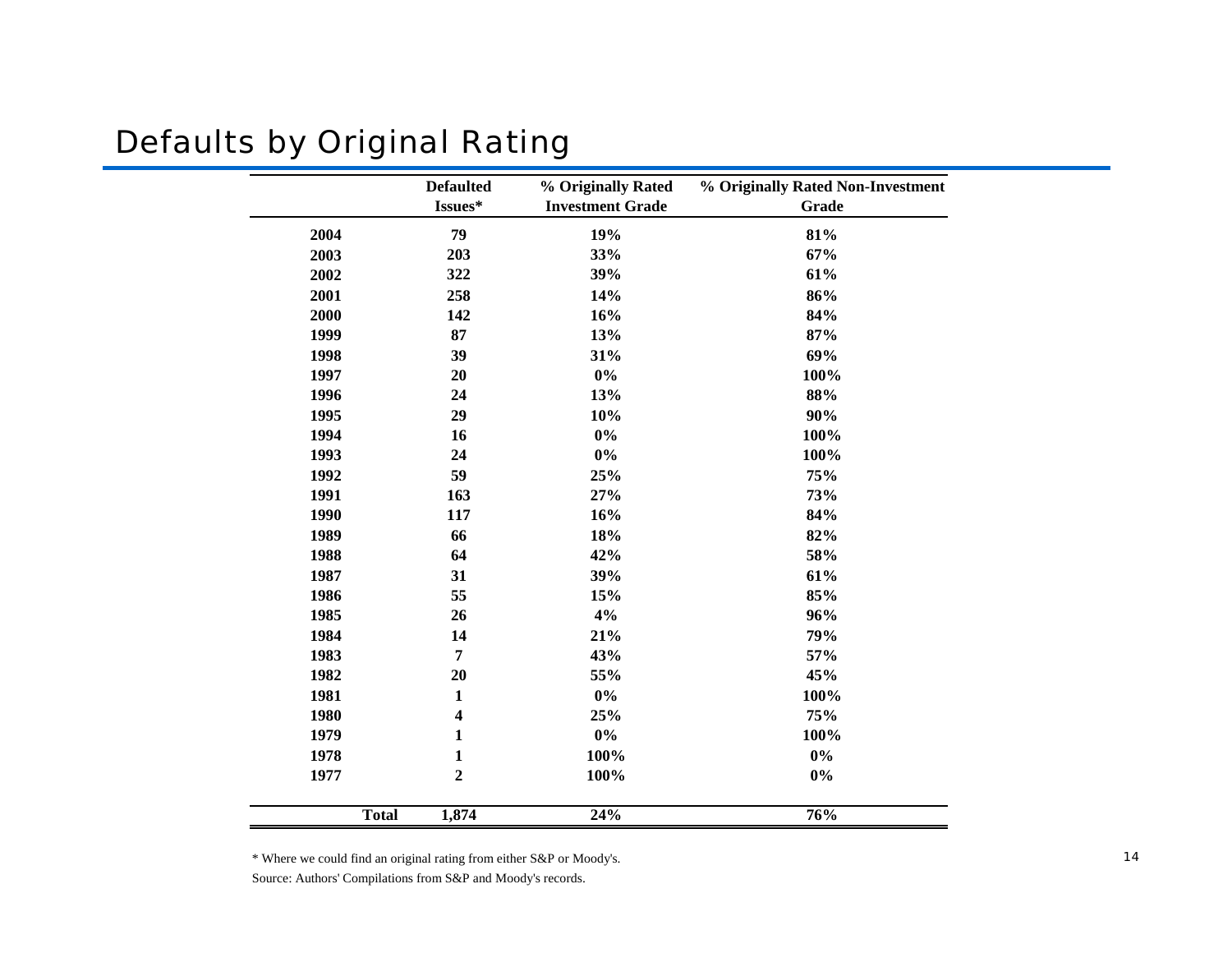#### Volume of New Fallen Angels and Fallen Angel Defaults





*Source: NYU Salom on Center Defaults D ata b ase, Citigroup.*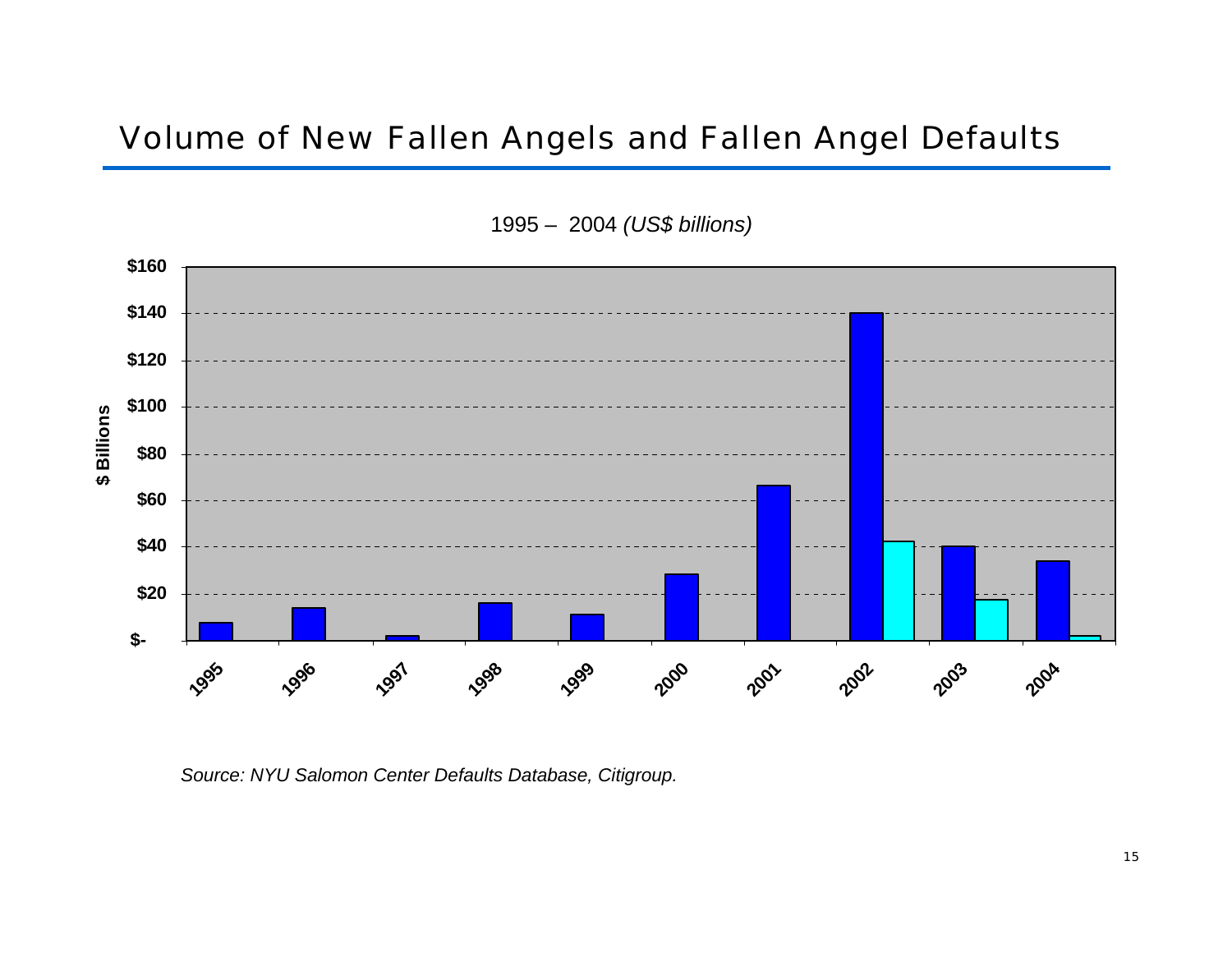### Fallen Angels companies defaulting in 2003 and 2004

| 2003                                                                                         | \$MM          |
|----------------------------------------------------------------------------------------------|---------------|
| <b>AES Drax Holdings (Energy)</b>                                                            | \$<br>302.4   |
| <b>AMERCO</b>                                                                                | \$<br>475.0   |
| <b>Cone Mills Corp.</b>                                                                      | \$<br>100.0   |
| <b>Fleming Cos. Inc.</b>                                                                     | \$<br>5.9     |
| <b>HEALTHSOUTH Corp.</b>                                                                     | \$<br>2,470.9 |
| <b>Marconi PLC</b>                                                                           | \$<br>1,538.9 |
| <b>Mirant Corp.</b>                                                                          | \$<br>4,018.9 |
| <b>Mississippi Chemical Corp.</b>                                                            | \$<br>200.0   |
| <b>NorthWestern Corp.</b>                                                                    | \$<br>1,436.1 |
| <b>NRG Energy, Inc.</b>                                                                      | \$<br>3,986.8 |
| <b>Petroleum Geo-Services ASA</b>                                                            | \$<br>1,460.0 |
| PG&E Corp. - USGen New England, Inc.                                                         | \$<br>1,221.6 |
| Solutia Inc.                                                                                 | \$<br>450.0   |
| <b>Trenwick Group Ltd.</b>                                                                   | \$<br>130.0   |
| Total \$                                                                                     | 17,796.5      |
| % of Default Volume                                                                          | 46.3%         |
| 2004                                                                                         | \$MM          |
| US Air Inc.                                                                                  | \$<br>1,673.4 |
| <b>Foster Wheeler Ltd.</b>                                                                   | \$<br>7.9     |
| Total \$                                                                                     | 1,681.3       |
| * Only those issues of the issuer that w ere rated BBB- or above at some point of time prior |               |

Univ

to default have been considered.

Source: S&p, Moody's and author's compilation.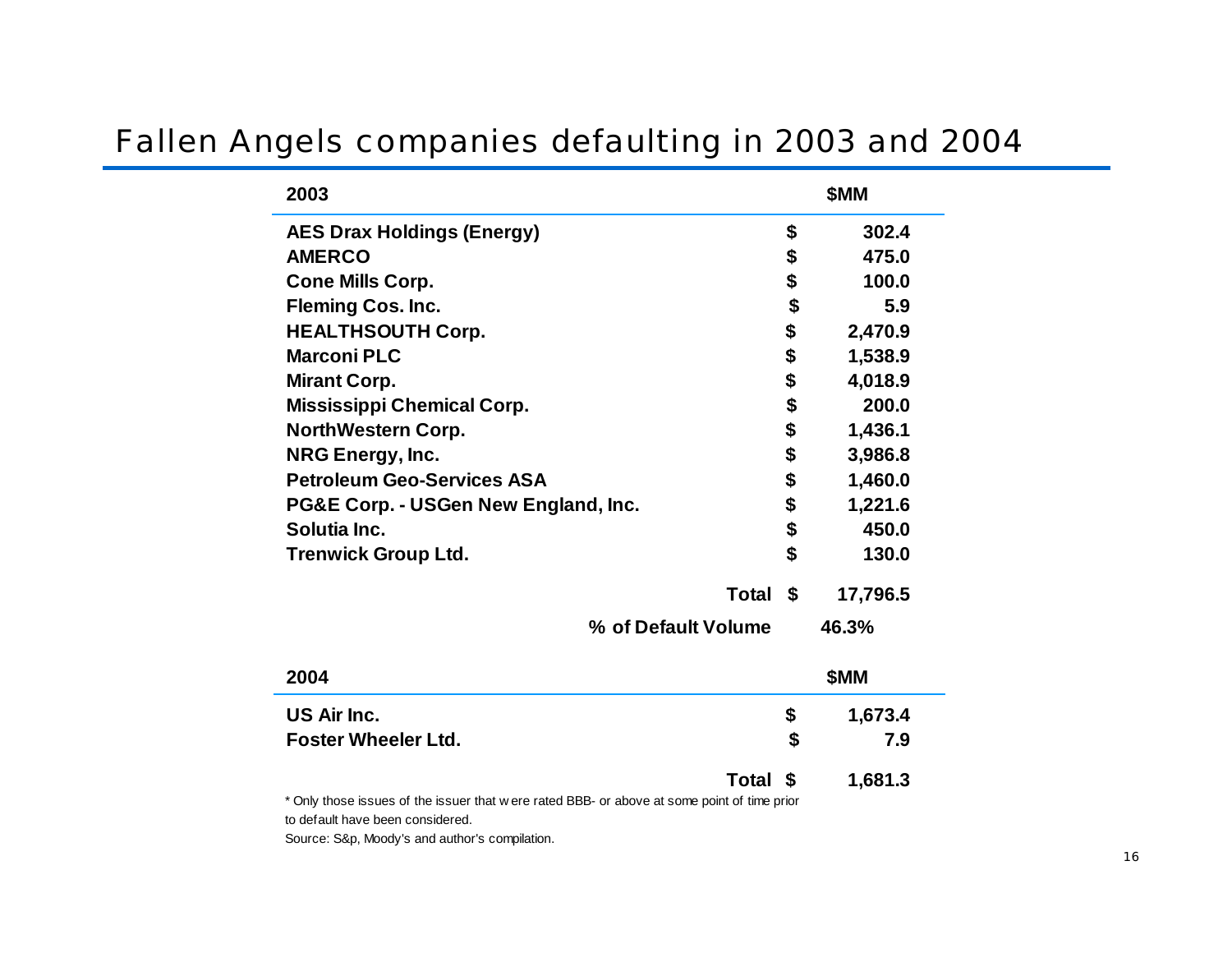### Fallen Angel(FA) Vs Original Issue & All High Yield Default Rates : 1985-2004 (Issuer Based)

| Year                                   | <b>Fallen Angel</b><br><b>Average 12</b><br><b>Month Default</b><br>Rate* | <b>Original Issue</b><br><b>Speculative</b><br><b>Grade Default</b><br>Rates* | <b>All Speculative</b><br><b>Grade Bond</b><br>Default Rates* | <b>Altman Dollar</b><br>Weighted<br><b>Annual Default</b><br><b>Rates</b> |
|----------------------------------------|---------------------------------------------------------------------------|-------------------------------------------------------------------------------|---------------------------------------------------------------|---------------------------------------------------------------------------|
| 2004                                   | 0.83%                                                                     | 2.65%                                                                         | 2.29%                                                         | 1.25%                                                                     |
| 2003                                   | 5.88%                                                                     | 5.46%                                                                         | 5.53%                                                         | 4.66%                                                                     |
| 2002                                   | 6.59%                                                                     | 8.55%                                                                         | 8.32%                                                         | 12.79%                                                                    |
| 2001                                   | 8.46%                                                                     | 10.14%                                                                        | 10.99%                                                        | 9.81%                                                                     |
| 2000                                   | 7.01%                                                                     | 7.10%                                                                         | 7.03%                                                         | 5.07%                                                                     |
| 1999                                   | 4.01%                                                                     | 5.10%                                                                         | 4.62%                                                         | 4.15%                                                                     |
| 1998                                   | 3.31%                                                                     | 2.75%                                                                         | 2.23%                                                         | 1.60%                                                                     |
| 1997                                   | 2.04%                                                                     | 2.10%                                                                         | 1.71%                                                         | 1.25%                                                                     |
| 1996                                   | 1.38%                                                                     | 2.00%                                                                         | 1.71%                                                         | 1.23%                                                                     |
| 1995                                   | 0.25%                                                                     | 3.90%                                                                         | 3.07%                                                         | 1.90%                                                                     |
| 1994                                   | 0.00%                                                                     | 2.31%                                                                         | 1.70%                                                         | 1.45%                                                                     |
| 1993                                   | 1.72%                                                                     | 1.99%                                                                         | 1.79%                                                         | 1.10%                                                                     |
| 1992                                   | 4.50%                                                                     | 5.48%                                                                         | 5.45%                                                         | 3.40%                                                                     |
| 1991                                   | 7.53%                                                                     | 10.86%                                                                        | 11.66%                                                        | 10.27%                                                                    |
| 1990                                   | 5.77%                                                                     | 8.30%                                                                         | 8.20%                                                         | 10.14%                                                                    |
| 1989                                   | 3.74%                                                                     | 4.93%                                                                         | 5.33%                                                         | 4.29%                                                                     |
| 1988                                   | 4.25%                                                                     | 3.39%                                                                         | 3.95%                                                         | 2.66%                                                                     |
| 1987                                   | 4.36%                                                                     | 2.92%                                                                         | 2.41%                                                         | 5.78%                                                                     |
| 1986                                   | 2.46%                                                                     | 6.29%                                                                         | 4.78%                                                         | 3.50%                                                                     |
| 1985                                   | 6.77%                                                                     | 4.06%                                                                         | 3.24%                                                         | 1.71%                                                                     |
| <b>Arithmetic Average</b>              | 4.04%                                                                     | 5.01%                                                                         | 4.80%                                                         | 4.40%                                                                     |
| Weighted Average(By number of issuers) | 4.22%                                                                     | 5.15%                                                                         | 5.10%                                                         | 4.39%                                                                     |
| <b>Standard Deviation</b>              | 2.53%                                                                     | 2.76%                                                                         | 3.06%                                                         | 3.59%                                                                     |

Source: Aut hor C o mpilation from Standard &Poor's "Credit Pro" Database

\*Each year's figure is based o n the o ne year average of the 1 2 m o nths for that year.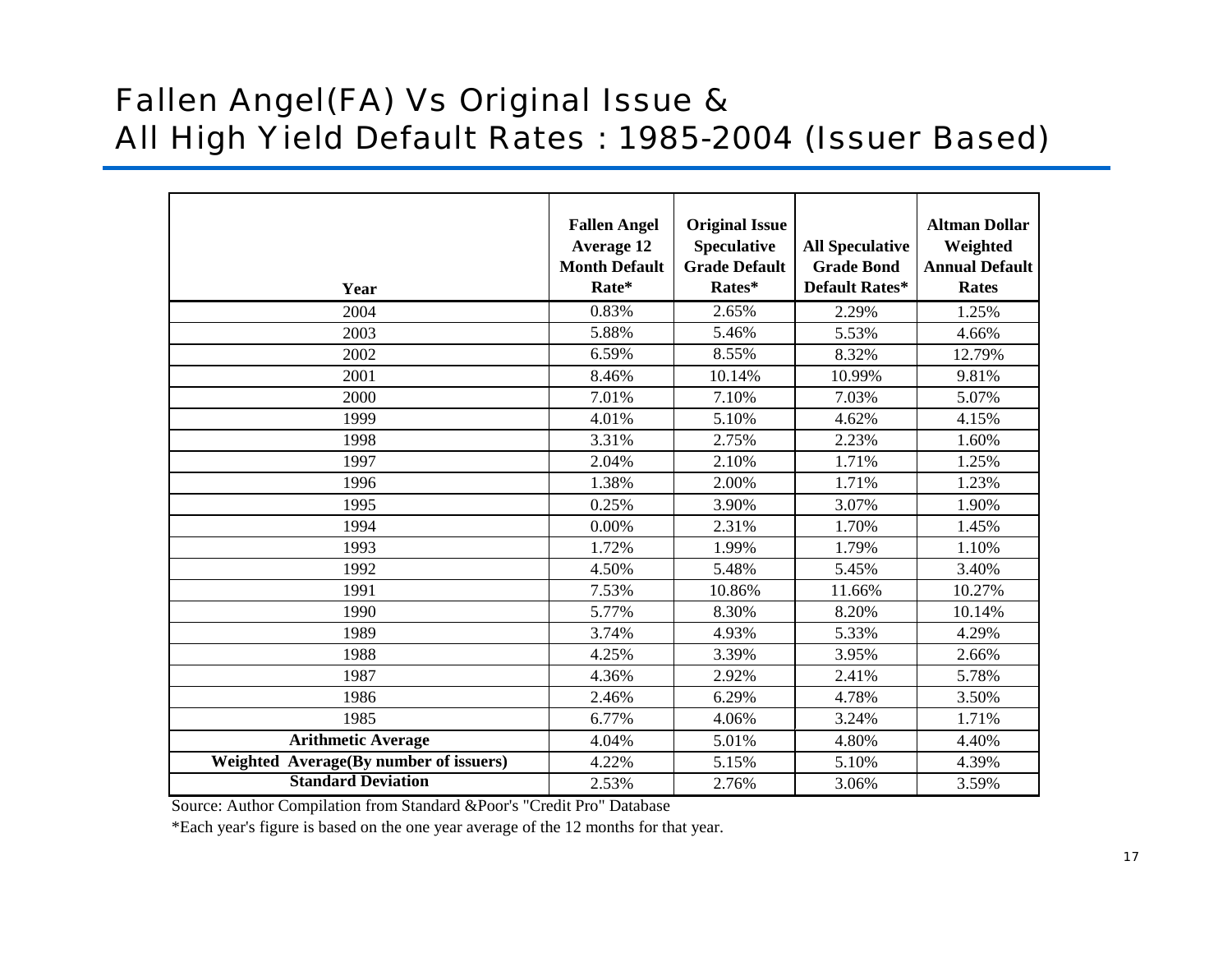### Fallen Angels: an Analysis of Recovery Rates and Loss Rate on Default (1982-2004)

#### **SUMMARY STATISTICS**

|                           |        | <b>Price at Default</b> Price at Downgrade | Recovery | <b>Years to default</b> |
|---------------------------|--------|--------------------------------------------|----------|-------------------------|
| Mean                      | 54.88  | 75.64                                      | 0.73     | 2.41                    |
| Median                    | 55.22  | 76.94                                      | 0.75     | 2.10                    |
| <b>Standard Deviation</b> | 18.02% | 11.97%                                     | 0.25%    | 2.15%                   |

#### **A nalysis by Year of Default**

|                               |       | <b>Price at Default Price at Downgrade</b> |         | <b>Years to default</b> | # of Data<br>points | <b>Fallen Angels (\$</b><br>MM) |
|-------------------------------|-------|--------------------------------------------|---------|-------------------------|---------------------|---------------------------------|
| 1982 Average                  | 38.59 | 52.94                                      | 72.9%   | 0.54                    | 10                  | 498                             |
| 1983 Average                  | 71.17 | 89.08                                      | 79.9%   | 6.11                    | $\mathfrak{Z}$      | 47                              |
| 1984 Average                  | 70.54 | 85.25                                      | 82.7%   | 1.79                    | 3                   | 47                              |
| 1985 Average                  | 36.63 | 67.75                                      | 54.1%   | 1.25                    |                     | 21                              |
| 1986 Average                  | 44.78 | 77.40                                      | 57.9%   | 3.54                    | 10                  | 317                             |
| 1987 Average                  | 71.85 | 82.77                                      | 86.8%   | 1.80                    | 11                  | 2,905                           |
| 1988 Average                  | 53.49 | 75.95                                      | 70.4%   | 3.77                    | 22                  | 741                             |
| 1989 Average                  | 53.39 | 66.75                                      | 80.0%   | 0.07                    | 10                  | 1,155                           |
| 1990 Average                  | 35.70 | 76.48                                      | 46.7%   | 2.41                    | 17                  | 1,516                           |
| 1991 Average                  | 67.28 | 86.92                                      | 77.4%   | 1.16                    | 37                  | 1,902                           |
| 1992 Average                  | 79.13 | 94.45                                      | 83.8%   | 3.04                    | 7                   | 133                             |
| 1995 Average                  | 69.00 | 67.06                                      | 102.9%  | 0.00                    | $\overline{c}$      | 125                             |
| 1999 Average                  | 30.43 | 84.64                                      | 35.9%   | 2.56                    | $\overline{7}$      | 1,013                           |
| 2000 Average                  | 29.46 | 80.76                                      | 36.5%   | 0.80                    | 13                  | 2,300                           |
| 2001 Average                  | 86.00 | 62.72                                      | 137.1%  | 0.33                    | 17                  | 3,825                           |
| 2002 Average                  | 33.38 | 59.79                                      | 55.8%   | 2.90                    | 113                 | 40,987                          |
| 2003 Average                  | 56.95 | 61.78                                      | 92.2%   | 2.90                    | 66                  | 17,797                          |
| 2004 Average                  | 60.03 | 88.99                                      | 67.4%   | 8.38                    | 15                  | 1,681                           |
| <b>Arithmetic Average</b>     | 54.88 | 75.64                                      | 73.4%   | 2.41                    | 364                 | 77,010                          |
| Weighted Average <sup>1</sup> | 44.96 | 64.25                                      | 70.0%   | 2.68                    |                     |                                 |
| Median                        | 55.22 | 76.94                                      | 75.2%   | 2.10                    |                     |                                 |
| SD                            | 18.0% | 12.0%                                      | $0.2\%$ | $2.2\%$                 |                     |                                 |

**1 - Weighted by \$ outstan ding**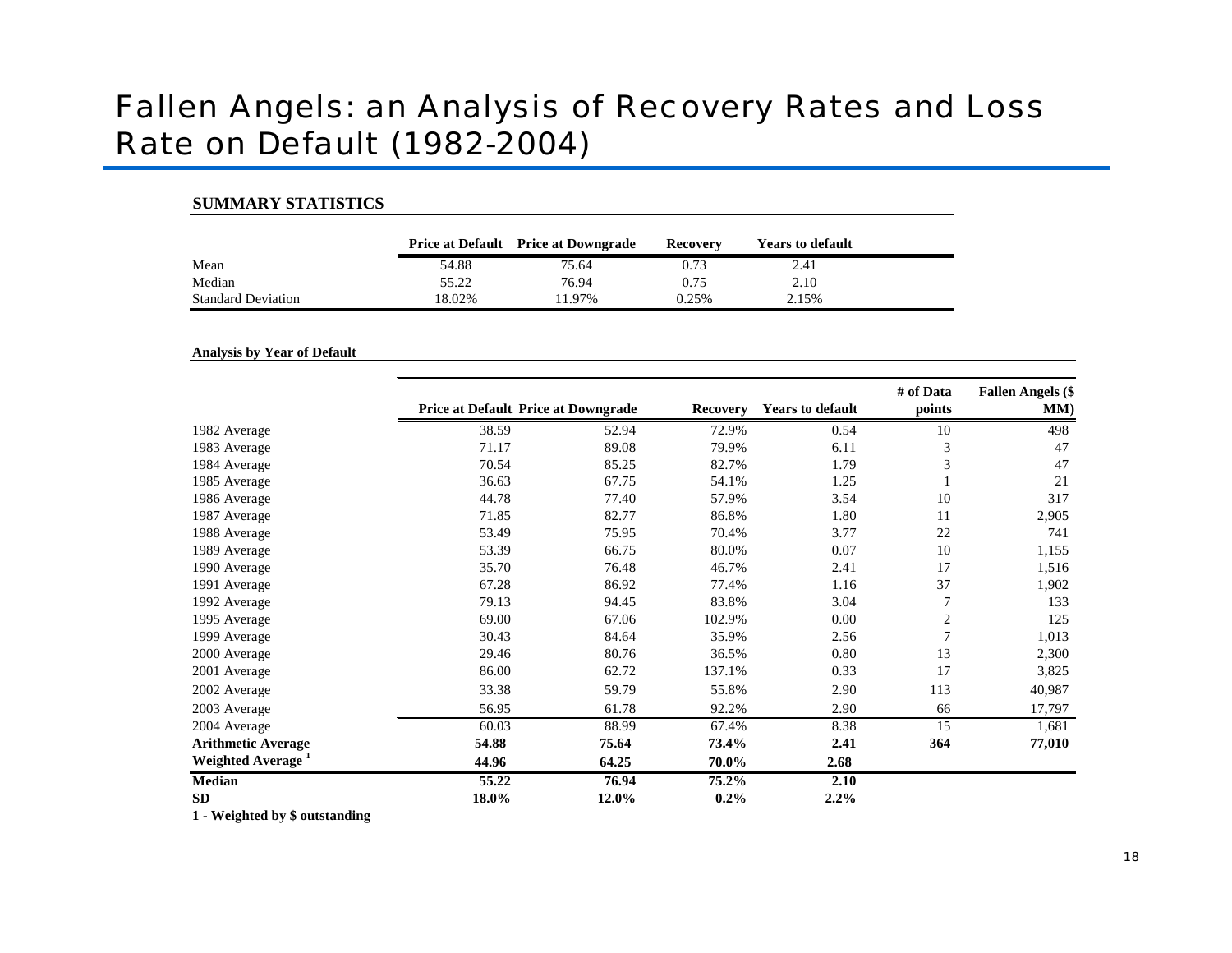#### **St r aight Ret u r n on I n vestm ent**

|                              | <b>6 MONTH RETURN</b> |            | <b>12 MONTH RETURN</b> |            | <b>24 MONTH RETURN</b> |            | <b>ULTIMATE</b> |            |  |
|------------------------------|-----------------------|------------|------------------------|------------|------------------------|------------|-----------------|------------|--|
|                              | <b>Straight</b>       | Annualized | <b>Straight</b>        | Annualized | <b>Straight</b>        | Annualized | <b>Straight</b> | Annualized |  |
| <b>Mean</b>                  | $7.93\%$              | 32.06%     | 16.25%                 | 16.25%     | 34.85%                 | 12.54%     | 70.69%          | 31.84%     |  |
| <b>Annualized from Above</b> |                       | 16.48%     |                        |            |                        | 16.12%     |                 |            |  |
| <b>Median</b>                | 7.65%                 | 15.88%     | 13.18%                 | 13.18%     | 20.15%                 | 9.61%      | 40.62%          | 15.02%     |  |
| St. Dev.                     | 39.57%                | 108.61%    | 72.37%                 | 72.37%     | 71.33%                 | 28.74%     | 128.70%         | 97.66%     |  |
| <b>Number of Issues:</b>     |                       | 194        |                        | 175        | 116                    |            |                 | 176        |  |

#### **Excess Return on I nvestment**

|                              |                 | <b>6 MONTH RETURN</b> | <b>12 MONTH RETURN</b> |            | <b>24 MONTH RETURN</b> |            | <b>ULTIMATE</b> |            |  |
|------------------------------|-----------------|-----------------------|------------------------|------------|------------------------|------------|-----------------|------------|--|
|                              | <b>Straight</b> | Annualized            | <b>Straight</b>        | Annualized | <b>Straight</b>        | Annualized | <b>Straight</b> | Annualized |  |
| <b>Mean</b>                  | $3.44\%$        | 19.36%                | 7.95%                  | $7.95\%$   | 14.71%                 | 3.22%      | 33.56%          | 22.50%     |  |
| <b>Annualized from Above</b> |                 | 7.00%                 |                        |            |                        | 7.10%      |                 |            |  |
| <b>Median</b>                | 3.44%           | 7.01%                 | $3.77\%$               | $3.77\%$   | $-4.99\%$              | $-1.14%$   | 9.64%           | 7.01%      |  |
| St. Dev.                     | 35.24%          | 99.32%                | 69.98%                 | 69.98%     | 79.41%                 | 33.33%     | 121.23%         | 88.46%     |  |
| <b>Number of Issues:</b>     |                 | 193                   |                        | 173        | 116                    |            |                 | 157        |  |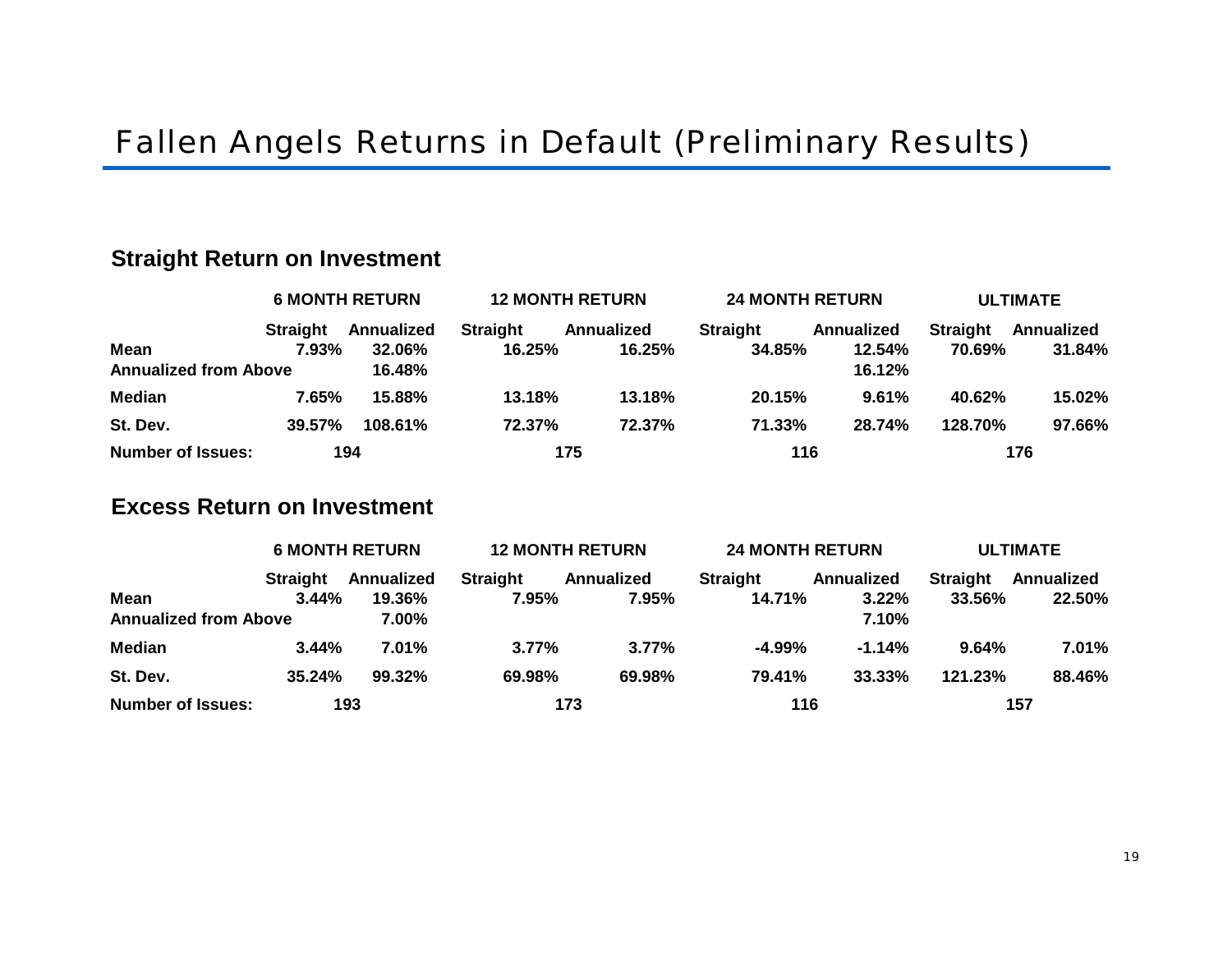### **Weighted Average (by Issue) Recovery Rates**

On Defaulted Debt by Seniority Per \$100 Face Amount  $1978 - 2004$ 

|                      |                  | <b>Senior</b>  |              | <b>Senior</b>    |                  | <b>Senior</b>       |                         |          |                         | <b>Discount and</b> |              | All                |
|----------------------|------------------|----------------|--------------|------------------|------------------|---------------------|-------------------------|----------|-------------------------|---------------------|--------------|--------------------|
| <b>Default</b>       |                  | <b>Secured</b> |              | <b>Unsecured</b> |                  | <b>Subordinated</b> | Subordinated            |          |                         | <b>Zero Coupon</b>  |              | <b>Seniorities</b> |
|                      | No.              | \$             | No.          | \$               | No.              | \$                  | No.                     | \$       | No.                     | \$                  | No.          | \$                 |
| 2004                 | 27               | \$63.67        | 33           | \$56.77          | $\mathbf{2}$     | \$37.44             | $\bf{0}$                | \$0.00   | 7                       | \$43.06             | 69           | \$57.52            |
| 2003                 | 57               | \$53.51        | 108          | \$45.40          | 29               | \$35.98             | $\mathbf{1}$            | \$38.00  | 8                       | \$32.27             | 203          | \$45.78            |
| 2002                 | 37               | \$52.81        | 254          | \$21.82          | 21               | \$32.79             | $\bf{0}$                | \$0.00   | 28                      | \$26.47             | 340          | \$26.25            |
| 2001                 | 9                | \$40.95        | 187          | \$28.84          | 48               | \$18.37             | $\bf{0}$                | \$0.00   | 37                      | \$15.05             | 281          | \$25.62            |
| 2000                 | 13               | \$39.58        | 47           | \$25.40          | 61               | \$25.96             | 26                      | \$26.62  | 17                      | \$23.61             | 164          | \$26.74            |
| 1999                 | 14               | \$26.90        | 60           | \$42.54          | 40               | \$23.56             | $\mathbf 2$             | \$13.88  | 11                      | \$17.30             | 127          | \$32.20            |
| 1998                 | 6                | \$70.38        | 21           | \$39.57          | 6                | \$17.54             | $\bf{0}$                | $0.00\,$ | 1                       | \$17.00             | 34           | \$40.46            |
| 1997                 | 4                | \$74.90        | 12           | \$70.94          | 6                | \$31.89             | $\mathbf{1}$            | \$60.00  | $\boldsymbol{2}$        | \$19.00             | 25           | \$57.61            |
| 1996                 | 4                | \$59.08        | 4            | \$50.11          | 9                | \$48.99             | $\overline{\mathbf{4}}$ | \$44.23  | 3                       | \$11.99             | 24           | \$45.44            |
| 1995                 | 5                | \$44.64        | 9            | \$50.50          | 17               | \$39.01             | $\mathbf{1}$            | \$20.00  | 1                       | \$17.50             | 33           | \$41.77            |
| 1994                 | 5                | \$48.66        | 8            | \$51.14          | 5                | \$19.81             | 3                       | \$37.04  | $\mathbf{1}$            | \$5.00              | 22           | \$39.44            |
| 1993                 | $\mathbf{2}$     | \$55.75        | 7            | \$33.38          | 10               | \$51.50             | $\boldsymbol{9}$        | \$28.38  | $\overline{\mathbf{4}}$ | \$31.75             | 32           | \$38.83            |
| 1992                 | 15               | \$59.85        | 8            | \$35.61          | 17               | \$58.20             | 22                      | \$49.13  | 5                       | \$19.82             | 67           | \$50.03            |
| 1991                 | $\boldsymbol{4}$ | \$44.12        | 69           | \$55.84          | 37               | \$31.91             | 38                      | \$24.30  | 9                       | \$27.89             | 157          | \$40.67            |
| 1990                 | 12               | \$32.18        | 31           | \$29.02          | 38               | \$25.01             | 24                      | \$18.83  | 11                      | \$15.63             | 116          | \$24.66            |
| 1989                 | $\boldsymbol{9}$ | \$82.69        | 16           | \$53.70          | 21               | \$19.60             | 30                      | \$23.95  |                         |                     | 76           | \$35.97            |
| 1988                 | 13               | \$67.96        | 19           | \$41.99          | 10               | \$30.70             | 20                      | \$35.27  |                         |                     | 62           | \$43.45            |
| 1987                 | 4                | \$90.68        | 17           | \$72.02          | 6                | \$56.24             | $\overline{\mathbf{4}}$ | \$35.25  |                         |                     | 31           | \$66.63            |
| 1986                 | 8                | \$48.32        | 11           | \$37.72          | 7                | \$35.20             | 30                      | \$33.39  |                         |                     | 56           | \$36.60            |
| 1985                 | $\mathbf{2}$     | \$74.25        | 3            | \$34.81          | 7                | \$36.18             | 15                      | \$41.45  |                         |                     | 27           | \$41.78            |
| 1984                 | 4                | \$53.42        | 1            | \$50.50          | $\boldsymbol{2}$ | \$65.88             | 7                       | \$44.68  |                         |                     | 14           | \$50.62            |
| 1983                 | $\mathbf{1}$     | \$71.00        | 3            | \$67.72          |                  |                     | $\overline{\mathbf{4}}$ | \$41.79  |                         |                     | 8            | \$55.17            |
| 1982                 |                  |                | 16           | \$39.31          |                  |                     | $\overline{\mathbf{4}}$ | \$32.91  |                         |                     | 20           | \$38.03            |
| 1981                 | 1                | \$72.00        |              |                  |                  |                     |                         |          |                         |                     | 1            | \$72.00            |
| 1980                 |                  |                | $\mathbf{2}$ | \$26.71          |                  |                     | $\boldsymbol{2}$        | \$16.63  |                         |                     | 4            | \$21.67            |
| 1979                 |                  |                |              |                  |                  |                     | 1                       | \$31.00  |                         |                     | $\mathbf{1}$ | \$31.00            |
| 1978                 |                  |                | 1            | \$60.00          |                  |                     |                         |          |                         |                     | 1            | \$60.00            |
| <b>Total/Average</b> | 256              | \$54.15        | 947          | \$35.77          | 399              | \$30.17             | 248                     | \$31.06  | 145                     | \$22.15             | 1,995        | \$35.43            |
| Median               |                  | \$55.75        |              | \$42.54          |                  | \$32.79             |                         | \$31.00  |                         | \$19.00             |              | \$40.67            |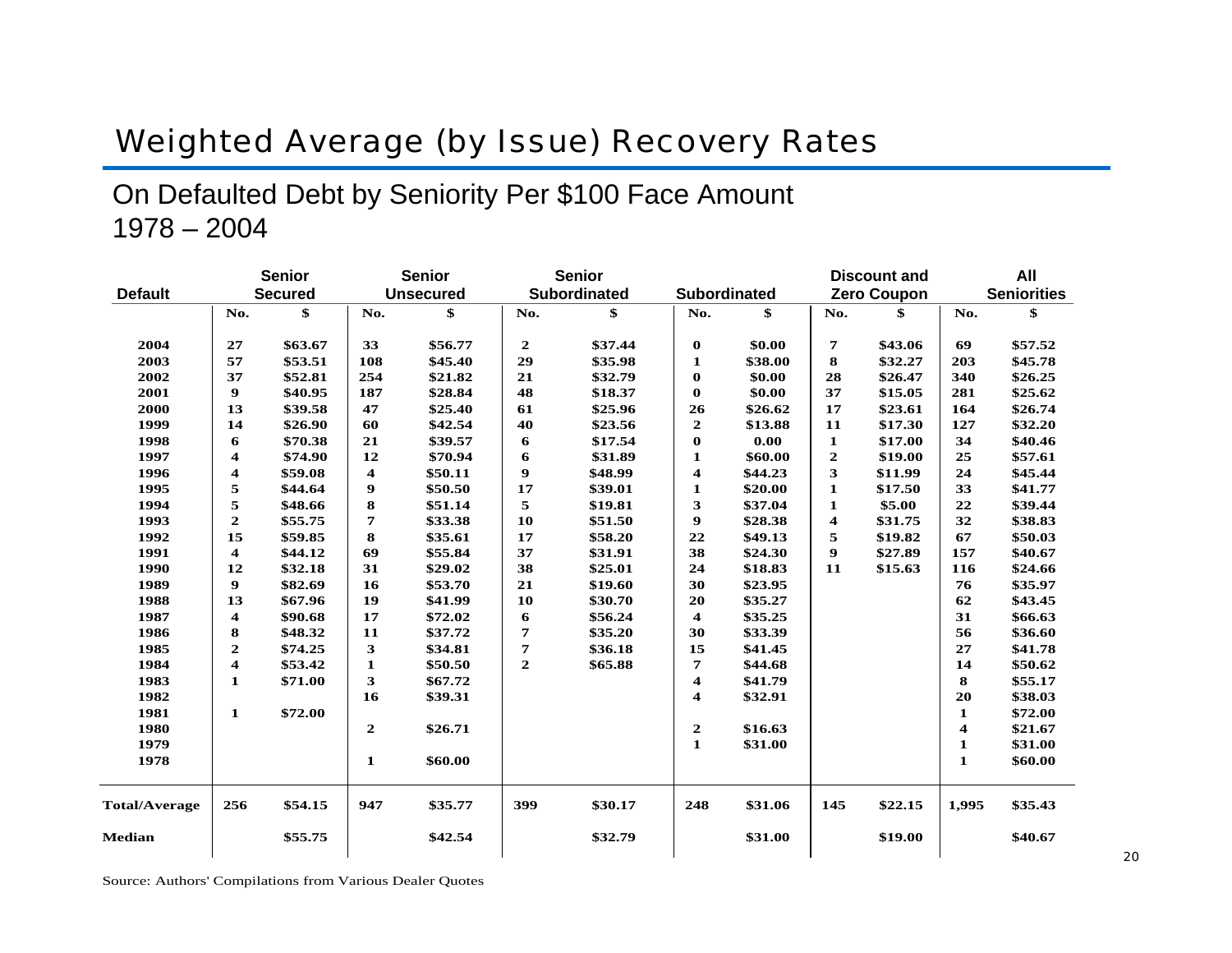### Recovery at Default\* on Public Corporate Bonds (1978- 2004) and Bank Loans (1989-2004)

| <b>Loan/Bond Seniority</b>       | <b>Number</b><br>of Issues | <b>Median</b> |       | Mean % Deviation |
|----------------------------------|----------------------------|---------------|-------|------------------|
| <b>Senior Secured Loans</b>      | 251                        | 69.34         | 75.00 | 24.40            |
| <b>Senior Unsecured Loans</b>    | 52                         | 53.23         | 49.25 | 28.40            |
| <b>Senior Secured Bonds</b>      | 256                        | 55.75         | 52.84 | 23.05            |
| <b>Senior Unsecured Bonds</b>    | 947                        | 42.54         | 34.89 | 26.62            |
| <b>Senior Subordinated Bonds</b> | 399                        | 32.79         | 30.17 | 24.97            |
| <b>Subordinated Bonds</b>        | 248                        | 31.00         | 29.03 | 22.53            |
| <b>Discount Bonds</b>            | 145                        | 19.00         | 20.93 | 17.64            |
| <b>Total Sample Bonds</b>        | 1,995                      | 40.05         | 34.31 | 24.87            |

*\*Based on prices just after default on bonds and 30 days after default on loans.*

Source: K. Emery (Moody's), 2004 (Bank Loans) and Altman & Aguiar, 2004 (Bonds).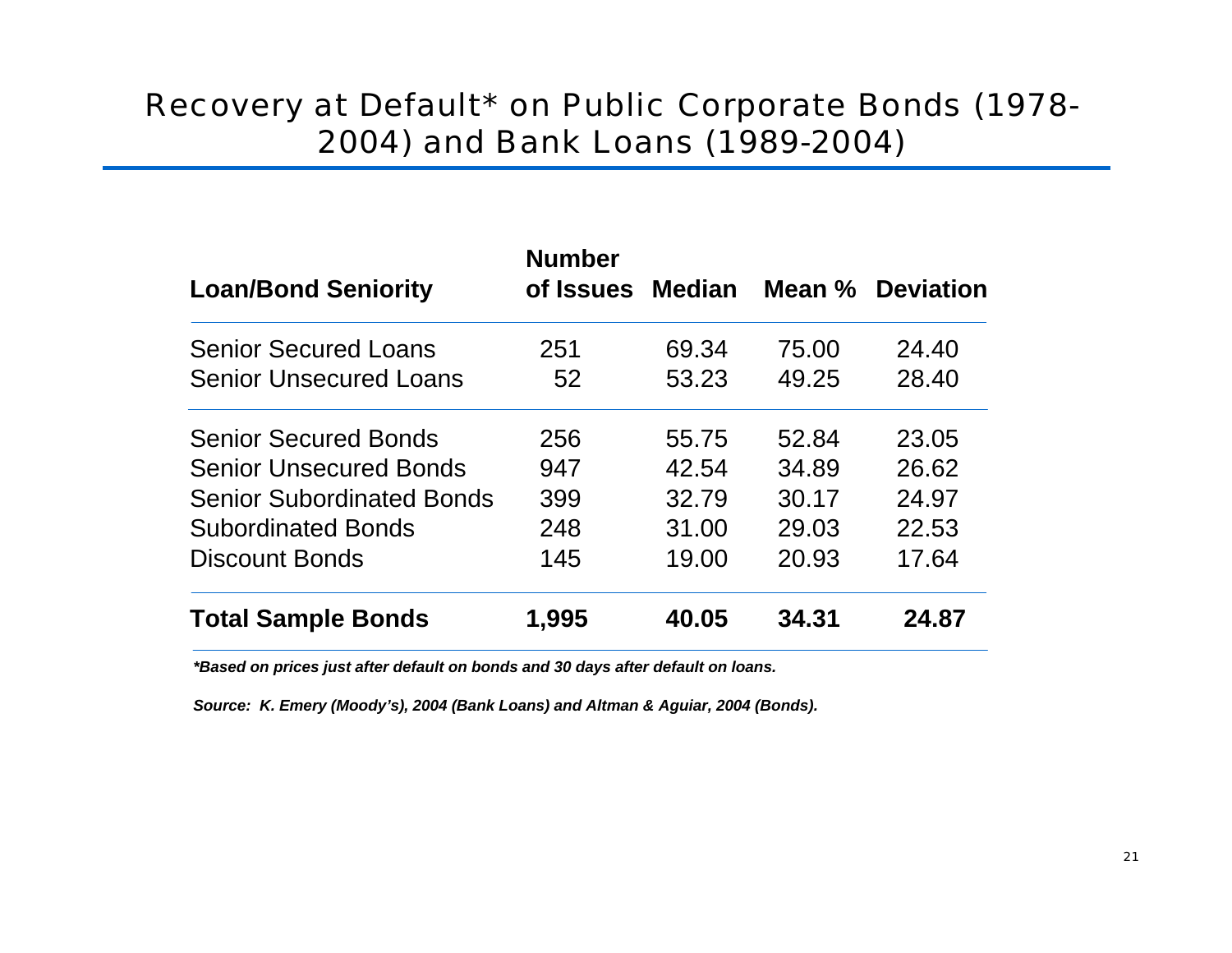### **Investment Grade vs. Non-Investment Grade (Original** Rating) Prices at Default on Public Bonds (1974-2003)

|                             | <b>Number of</b> | <b>Median</b> | Average | Weighted | <b>Standard</b>    |
|-----------------------------|------------------|---------------|---------|----------|--------------------|
| <b>Bond Seniority</b>       | <b>Issues</b>    | Price %       | Price % | Price %  | <b>Deviation %</b> |
| <b>Senior Secured</b>       |                  |               |         |          |                    |
| <b>Investment Grade</b>     | 89               | 50.50         | 54.50   | 56.39    | 24.42              |
| Non-Investment Grade        | 283              | 33.50         | 36.63   | 31.91    | 26.04              |
| <b>Senior Unsecured</b>     |                  |               |         |          |                    |
| <b>Investment Grade</b>     | 299              | 42.75         | 46.37*  | 44.05*   | 23.57              |
| Non-Investment Grade        | 598              | 30.00         | 33.41   | 31.83    | 23.65              |
| <b>Senior Subordinated</b>  |                  |               |         |          |                    |
| <b>Investment Grade</b>     | 11               | 27.31         | 39.54   | 42.04    | 24.23              |
| <b>Non-Investment Grade</b> | 411              | 26.50         | 31.48   | 28.99    | 24.30              |
| <b>Subordinated</b>         |                  |               |         |          |                    |
| <b>Investment Grade</b>     | 12               | 35.69         | 35.64   | 23.55    | 23.83              |
| Non-Investment Grade        | 238              | 28.00         | 30.91   | 28.66    | 21.98              |
| <b>Discount</b>             |                  |               |         |          |                    |
| <b>Investment Grade</b>     |                  | --            |         |          | ---                |
| <b>Non-investment Grade</b> | 113              | 16.00         | 20.69   | 21.24    | 17.23              |
| <b>Total Sample</b>         | 2,054            | 30.04         | 34.76   | 30.78    | 24.38              |

Notes: (\*) Including WorldCom, the Average and Weighted Average were 43.53% and 30.45%

Non-rated issues were considered as non-investment grade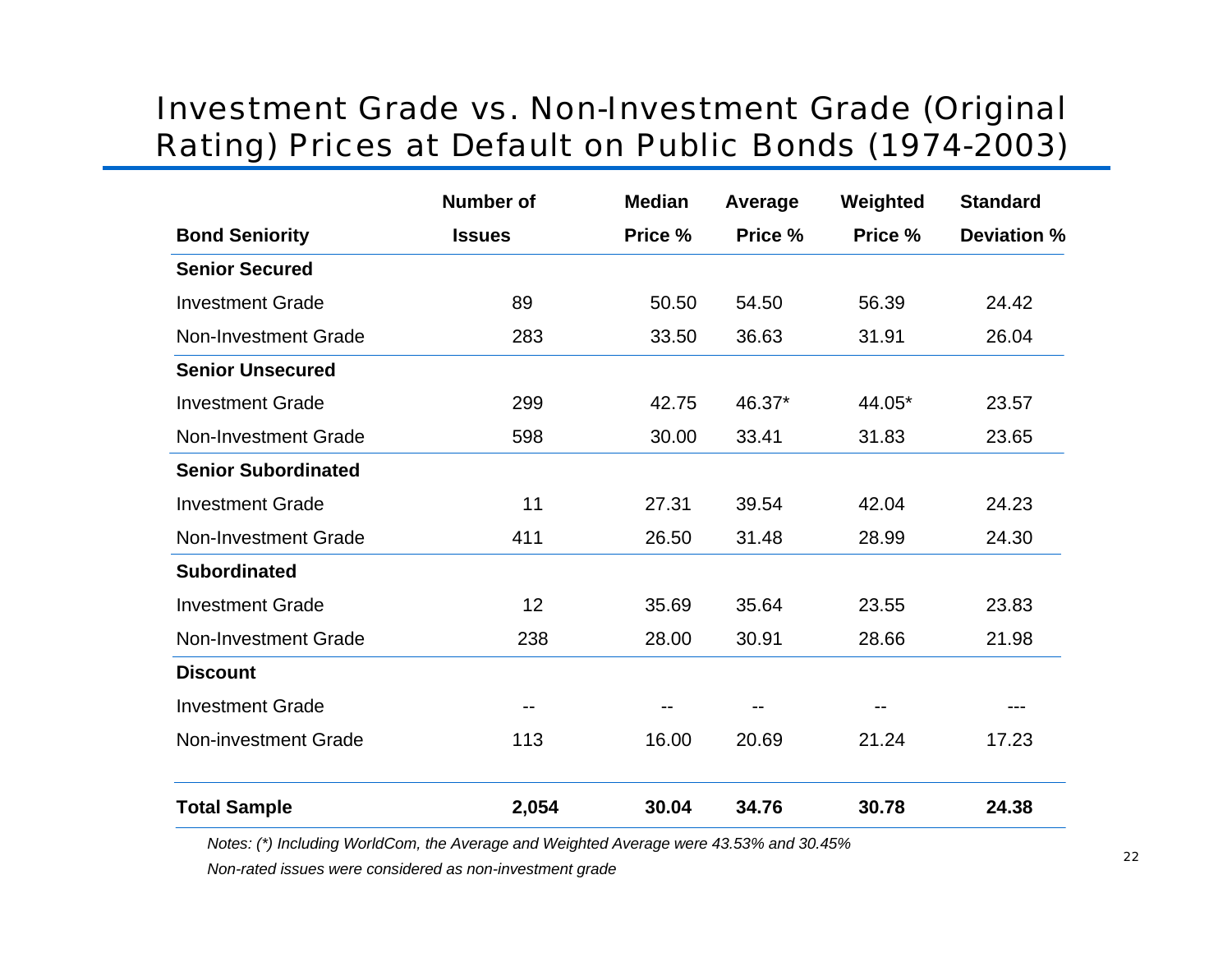### Ultimate Recovery Rates on Bank Loan Defaults (Discounted Values, 1988-2004)

|                                  | $1988 -$<br>20 2004 | <b>Observations</b> | $401998 -$<br>20 2002 | <b>Observations</b> |
|----------------------------------|---------------------|---------------------|-----------------------|---------------------|
| <b>Bank Debt</b>                 | 77.1%               | 1,023               | 74.5%                 | 302                 |
| <b>Senior Secured Bonds</b>      | 63.3%               | 259                 | 49.0%                 | 40                  |
| <b>Senior Unsecured Bonds</b>    | 42.7%               | 587                 | 32.8%                 | 142                 |
| <b>Senior Subordinated Bonds</b> | 31.2%               | 433                 | 17.2%                 | 100                 |
| <b>Subordinated Bonds</b>        | 30.1%               | 374                 | 14.6%                 | 43                  |

*Source: Keisman, 2004, from Standard & Poor's LossStats™ Database, 2084 defaulted loans and bond issues that defaulted between 1987-2004. Recoveries are discounted at each instruments' pre-default interest rate.*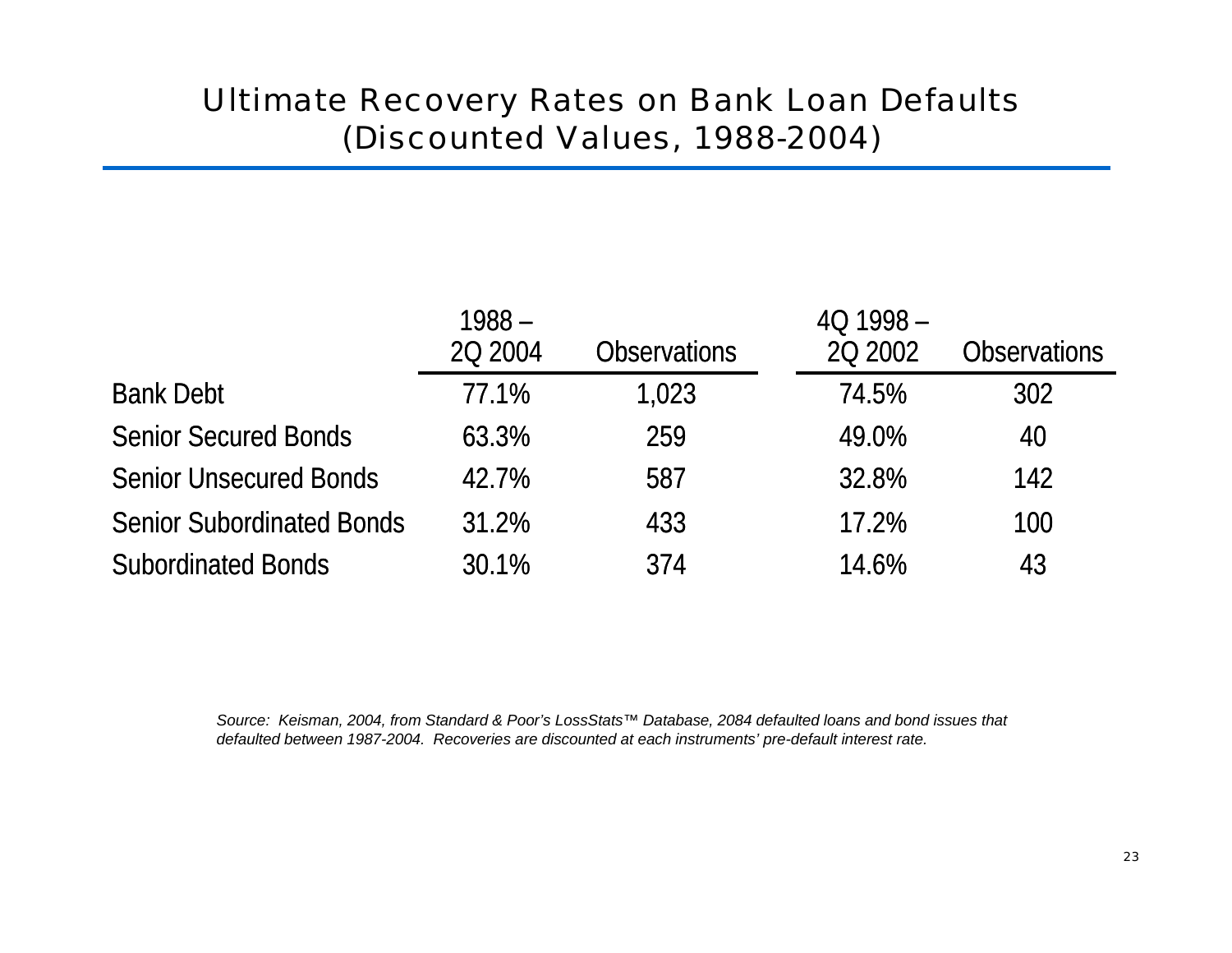### **Recovery Rates for Telecommunications and E-Commerce** Industries\*

1998 - 2004

|             |                         | <b>AVERAGE RECOVERY</b> | <b>WEIGHTED</b> |
|-------------|-------------------------|-------------------------|-----------------|
| <b>YEAR</b> | <b>NUMBER OF ISSUES</b> | <b>PRICE</b>            | <b>AVERAGE</b>  |
| 1998        | 8                       | \$20.81                 | \$18.84         |
| 1999        | 16                      | \$23.47                 | \$25.58         |
| 2000        | 18                      | \$24.50                 | \$24.69         |
| 2001        | 118                     | \$18.69                 | \$16.07         |
| 2002        | 88                      | \$19.38                 | \$16.56         |
| 2003        | 26                      | \$40.31                 | \$38.03         |
| 2004        | 14                      | \$52.57                 | \$58.04         |
|             | 288                     | \$23.19                 | \$21.39         |

\* Includes Wireless Equipment and Satellite Telecommunication companies in addition to Telecommunication Service companies.

Source: Authors' compilation from Various Dealer Quotes.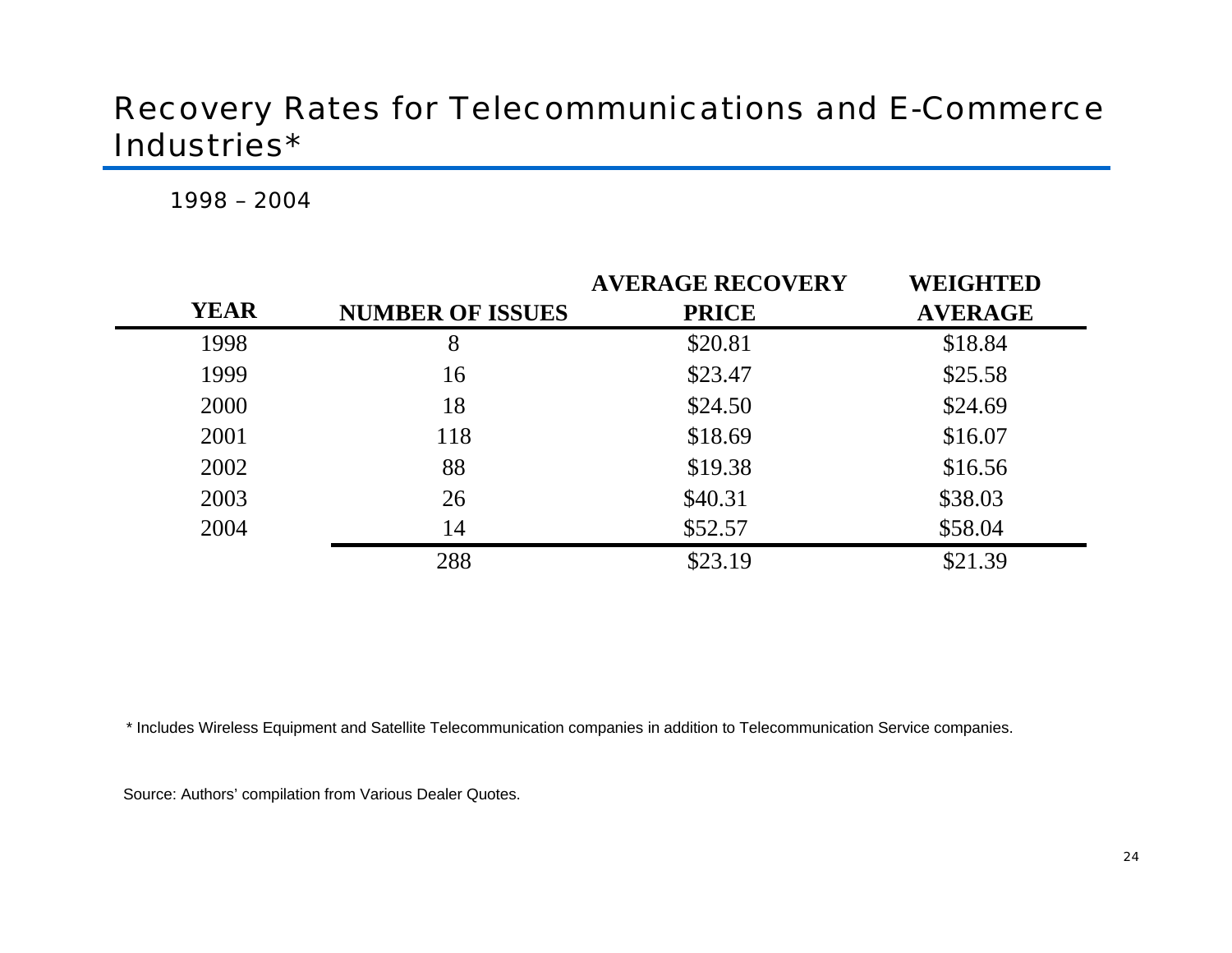### Percentage Defaults by Year from Issuance

|                 | 2003        |            |                | 2004       |
|-----------------|-------------|------------|----------------|------------|
| Time            | # of Issues | Percentage | # of Issues    | Percentage |
| 1st Year        | 18          | 9%         | 8              | 10.39%     |
| 2nd Year        | 30          | 15%        | $\overline{7}$ | 9.09%      |
| 3rd Year        | 26          | 13%        | 8              | 10.39%     |
| 4th Year        | 23          | 11%        | 6              | 7.79%      |
| 5th Year        | 40          | 20%        | 10             | 12.99%     |
| 6th Year        | 20          | 10%        | 16             | 20.79%     |
| 7th Year        | 25          | 12%        | 9              | 11.69%     |
| 8th Year        | 3           | 1%         | 6              | 7.79%      |
| 9th Year        | 5           | 2%         | $\mathbf{1}$   | 1.30%      |
| 10th $(+)$ Year | 13          | 6%         | 6              | 7.79%      |
| Total           | 203         | 100%       | 77             | 100%       |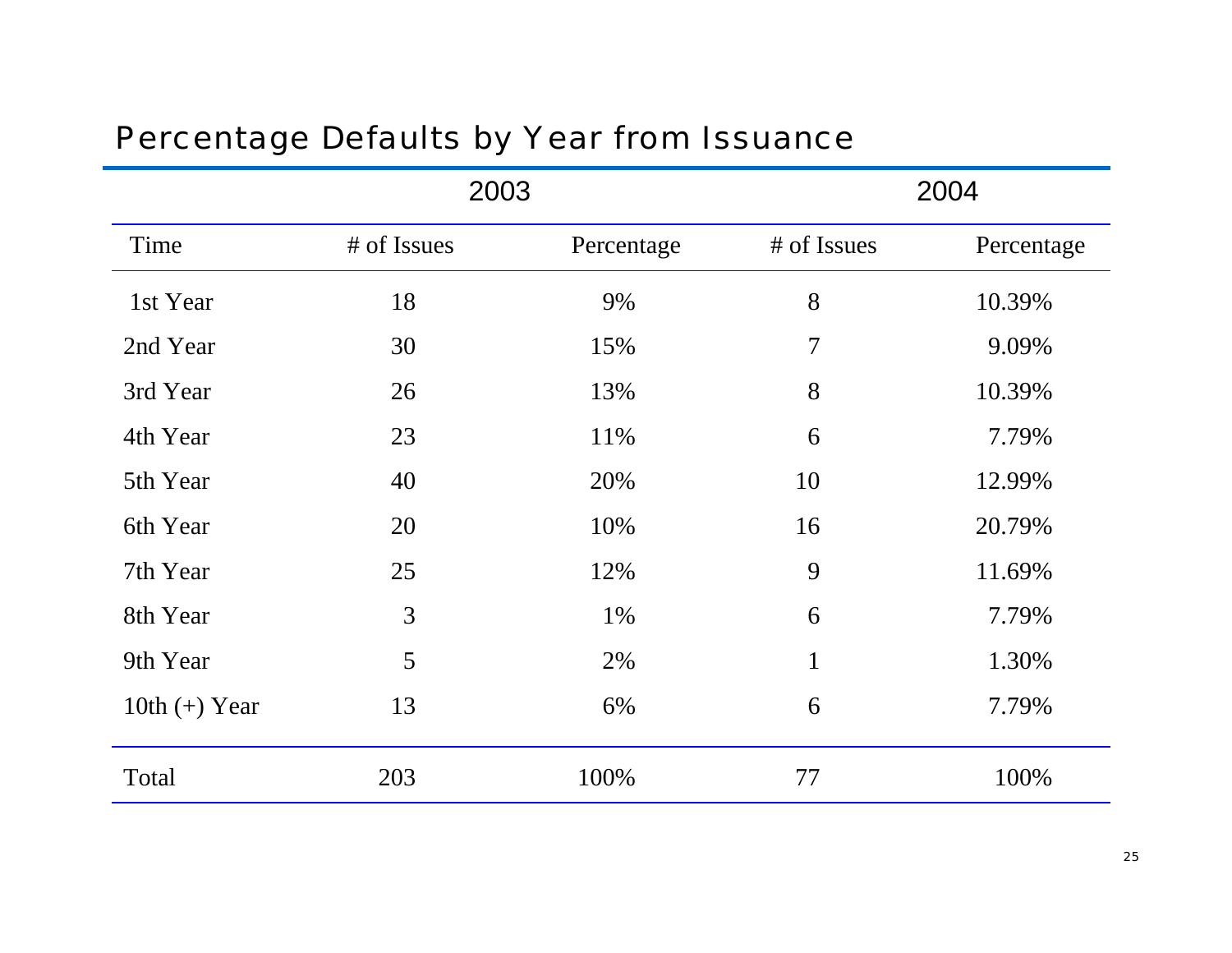### Annual Returns

1

| 978- 2004                        |        | Return (%)   |               |       | Promised Yield (%) <sup>a</sup> |        |
|----------------------------------|--------|--------------|---------------|-------|---------------------------------|--------|
| Year                             | HY     | <b>Treas</b> | <b>Spread</b> | HY    | <b>Treas</b>                    | Spread |
| 2004                             | 10.79  | 4.87         | 5.92          | 7.35  | 4.21                            | 3.14   |
| 2003                             | 30.62  | 1.25         | 29.37         | 8.00  | 4.26                            | 3.74   |
| 2002                             | (1.53) | 14.66        | (16.19)       | 12.38 | 3.82                            | 8.56   |
| 2001                             | 5.44   | 4.01         | 1.43          | 12.31 | 5.04                            | 7.27   |
| 2000                             | (5.68) | 14.45        | (20.13)       | 14.56 | 5.12                            | 9.44   |
| 1999                             | 1.73   | (8.41)       | 10.14         | 11.41 | 6.44                            | 4.97   |
| 1998                             | 4.04   | 12.77        | (8.73)        | 10.04 | 4.65                            | 5.39   |
| 1997                             | 14.27  | 11.16        | 3.11          | 9.20  | 5.75                            | 3.45   |
| 1996                             | 11.24  | 0.04         | 11.20         | 9.58  | 6.42                            | 3.16   |
| 1995                             | 22.40  | 23.58        | (1.18)        | 9.76  | 5.58                            | 4.18   |
| 1994                             | (2.55) | (8.29)       | 5.74          | 11.50 | 7.83                            | 3.67   |
| 1993                             | 18.33  | 12.08        | 6.25          | 9.08  | 5.80                            | 3.28   |
| 1992                             | 18.29  | 6.50         | 11.79         | 10.44 | 6.69                            | 3.75   |
| 1991                             | 43.23  | 17.18        | 26.05         | 12.56 | 6.70                            | 5.86   |
| 1990                             | (8.46) | 6.88         | (15.34)       | 18.57 | 8.07                            | 10.50  |
| 1989                             | 1.98   | 16.72        | (14.74)       | 15.17 | 7.93                            | 7.24   |
| 1988                             | 15.25  | 6.34         | 8.91          | 13.70 | 9.15                            | 4.55   |
| 1987                             | 4.57   | (2.67)       | 7.24          | 13.89 | 8.83                            | 5.06   |
| 1986                             | 16.50  | 24.08        | (7.58)        | 12.67 | 7.21                            | 5.46   |
| 1985                             | 26.08  | 31.54        | (5.46)        | 13.50 | 8.99                            | 4.51   |
| 1984                             | 8.50   | 14.82        | (6.32)        | 14.97 | 11.87                           | 3.10   |
| 1983                             | 21.80  | 2.23         | 19.57         | 15.74 | 10.70                           | 5.04   |
| 1982                             | 32.45  | 42.08        | (9.63)        | 17.84 | 13.86                           | 3.98   |
| 1981                             | 7.56   | 0.48         | 7.08          | 15.97 | 12.08                           | 3.89   |
| 1980                             | (1.00) | (2.96)       | 1.96          | 13.46 | 10.23                           | 3.23   |
| 1979                             | 3.69   | (0.86)       | 4.55          | 12.07 | 9.13                            | 2.94   |
| 1978                             | 7.57   | (1.11)       | 8.68          | 10.92 | 8.11                            | 2.81   |
| <b>Arithmetic Annual Average</b> |        |              |               |       |                                 |        |
| 1978-2004                        | 11.37  | 9.02         | 2.36          | 12.47 | 7.57                            | 4.90   |
| <b>Compound Annual Average</b>   |        |              |               |       |                                 |        |
| 1978-2004                        | 11.16  | 8.76         | 2.41          |       |                                 |        |

Yields and Spreads on 10-Year Treasury (Treas) and High Yield (HY) Bonds

<sup>a</sup> End-of-year yields.

Source: Salomon Smith Barney and author's compilations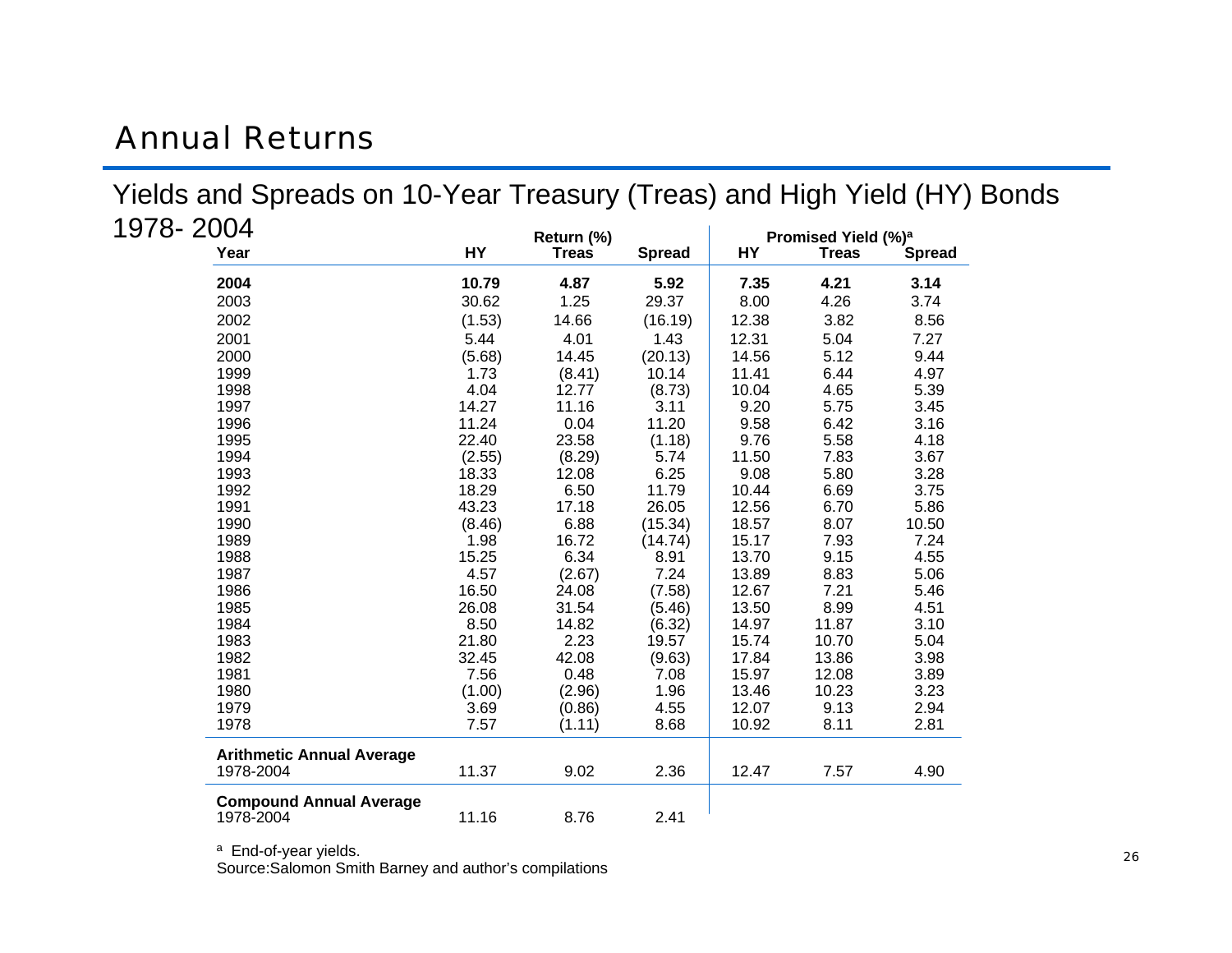# Defaulted Debt Indexes:Market-to-Face Value Ratios

(Annual 1986 – 2004)



 $\tt Long$  Median Market-to-Face value is 0.62 and Average Market-to-Face value is 0.63 **Bo n ds Media n Market-to-Face value is 0.45 a n d A verage Market-to-Face value is 0.39**

#### **Source: Altman-NYU Salomon Center Defaulted Debt Indexes**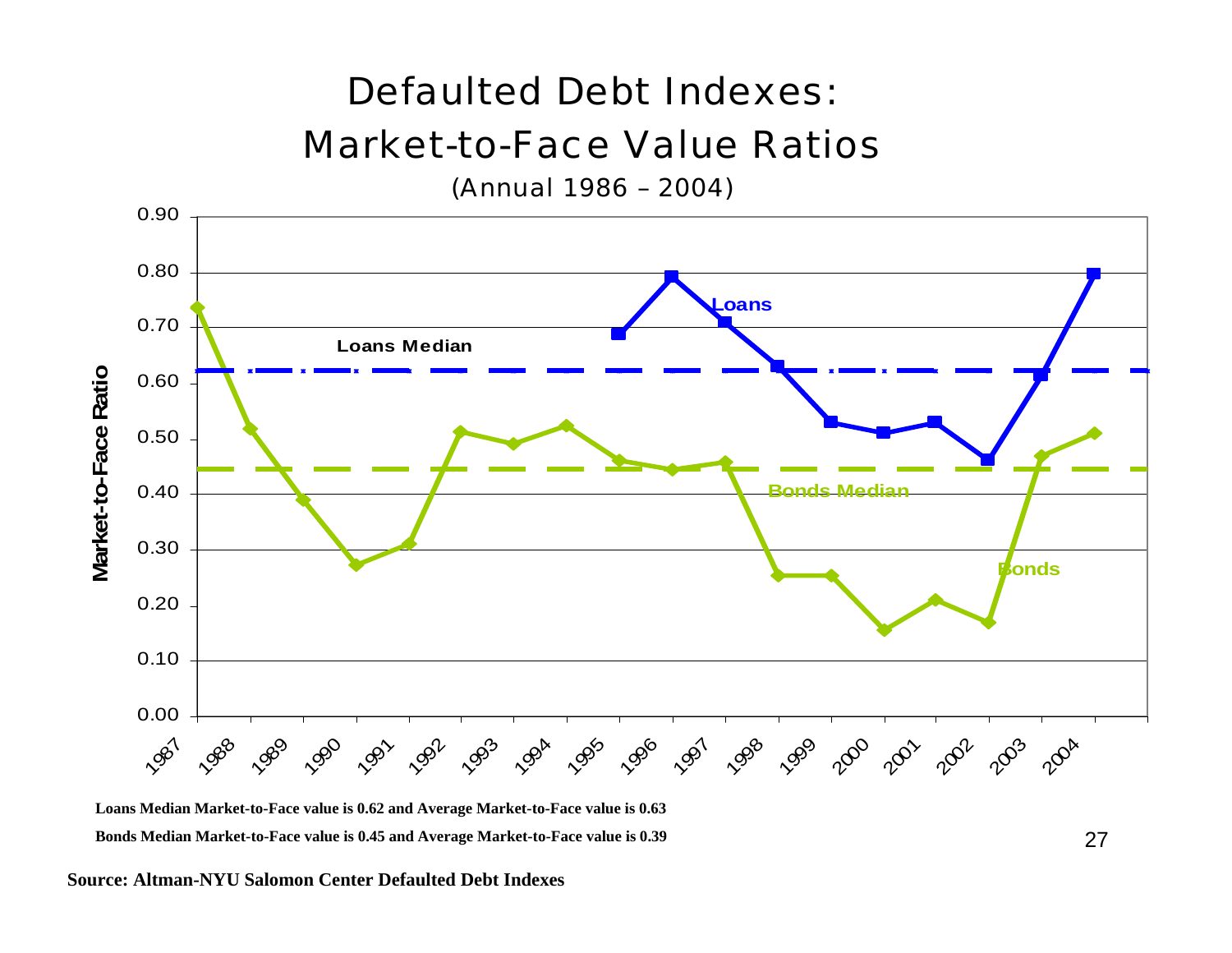#### **ALTMAN-NYU SALOMON CENTER DEFAULTED BOND INDEX**

#### **COMPARISON OF RETURNS**

#### **(1987 -2004)**

#### **Altman-NYU Salomon Center Defaulted**

| Year                          | <b>Bond Index</b> |           | S&P 500 Stock Index Citigroup High Yield Loan Index |
|-------------------------------|-------------------|-----------|-----------------------------------------------------|
| 1987                          | 37.85%            | 5.26%     | 3.63%                                               |
| 1988                          | 26.49%            | 16.61%    | 13.47%                                              |
| 1989                          | $-22.78%$         | 31.68%    | 2.75%                                               |
| 1990                          | $-17.08%$         | $-3.12%$  | $-7.04%$                                            |
| 1991                          | 43.11%            | 30.48%    | 39.93%                                              |
| 1992                          | 15.39%            | 7.62%     | 17.86%                                              |
| 1993                          | 27.91%            | 10.08%    | 17.36%                                              |
| 1994                          | 6.66%             | 1.32%     | $-1.25%$                                            |
| 1995                          | 11.26%            | 37.56%    | 19.71%                                              |
| 1996                          | 10.21%            | 22.96%    | 11.29%                                              |
| 1997                          | $-1.58%$          | 34.36%    | 13.18%                                              |
| 1998                          | $-26.91%$         | 28.58%    | 3.60%                                               |
| 1999                          | 11.34%            | 20.98%    | 1.74%                                               |
| 2000                          | $-33.09%$         | $-9.11%$  | $-5.68\%$                                           |
| 2001                          | 17.47%            | $-11.87%$ | 5.44%                                               |
| 2002                          | $-5.98%$          | $-22.08%$ | $-1.53%$                                            |
| 2003                          | 84.87%            | 28.70%    | 30.62%                                              |
| 2004                          | 18.93%            | 10.88%    | 10.79%                                              |
| 1987 - 2004 Arithmetic        | 11.34%            | 13.38%    | 9.77%                                               |
| <b>Average (Annual) Rate</b>  | 28.32%            | 17.51%    | 12.30%                                              |
| <b>Standard Deviation</b>     |                   |           |                                                     |
| 1987 - 2004 Compounded        | 8.03%             | 12.03%    | 9.15%                                               |
| <b>Average (Annual) Rate</b>  |                   |           |                                                     |
| 1987 - 2004 Arithmetic        | 0.74%             | 1.04%     | 0.76%                                               |
| <b>Average (Monthly) Rate</b> |                   |           |                                                     |
|                               | 4.35%             | 4.49%     | 2.12%                                               |
| <b>Standard Deviation</b>     |                   |           |                                                     |
|                               | 0.60%             | 0.91%     | 0.73%                                               |
| 1987 - 2004 Compounded        |                   |           | 28                                                  |
| <b>Average (Monthly) Rate</b> |                   |           |                                                     |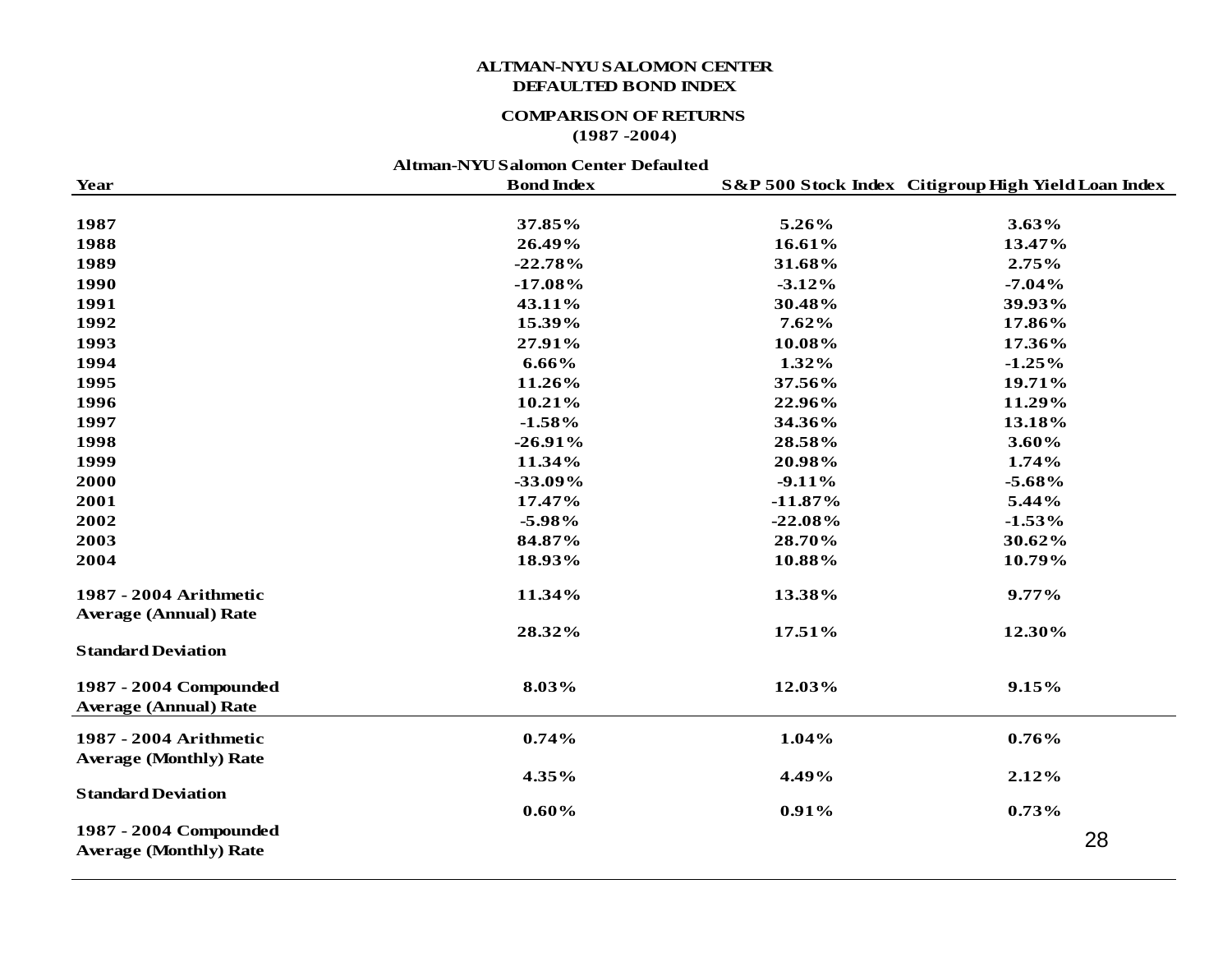#### **ALTMAN-NYU SALOMON CENTER DEFAULTED BANK LOAN INDEX**

#### **COMPARISON OF RETURNS**

#### **(1996 - 2004)**

| <b>Year</b>                   | <b>Altman-NYU Salomon Center Defaulted</b><br><b>Bank Loan Index</b> | <b>S&amp;P 500 Stock</b><br><b>Index</b> | Citigroup High Yield Bond Index |
|-------------------------------|----------------------------------------------------------------------|------------------------------------------|---------------------------------|
| 1996                          | 19.56%                                                               | 22.96%                                   | 11.29%                          |
| 1997                          | 1.75%                                                                | 34.36%                                   | 13.18%                          |
| 1998                          | $-10.22\%$                                                           | 28.58%                                   | $3.60\%$                        |
| 1999                          | $0.65\%$                                                             | 20.98%                                   | 1.74%                           |
| 2000                          | $-6.59%$                                                             | $-9.11%$                                 | $-5.68%$                        |
| 2001                          | 13.94%                                                               | $-11.87\%$                               | 5.44%                           |
| 2002                          | 3.03%                                                                | $-22.08%$                                | $-1.53%$                        |
| 2003                          | 27.48%                                                               | 28.70%                                   | 30.62%                          |
| 2004                          | 11.70%                                                               | 10.88%                                   | 10.79%                          |
| 1996 - 2004 Arithmetic        |                                                                      |                                          |                                 |
| <b>Average (Annual) Rate</b>  | 6.81%                                                                | 11.49%                                   | $7.72\%$                        |
| <b>Standard Deviation</b>     | 12.31%                                                               | 20.71%                                   | 10.60%                          |
| 1996 - 2004 Compounded        | 6.19%                                                                | 9.64%                                    | 7.28%                           |
| <b>Average (Annual) Rate</b>  |                                                                      |                                          |                                 |
| 1996 - 2004 Arithmetic        |                                                                      |                                          |                                 |
| <b>Average (Monthly) Rate</b> | $0.56\%$                                                             | 0.88%                                    | $0.62\%$                        |
| <b>Standard Deviation</b>     | 2.76%                                                                | 4.69%                                    | 2.36%                           |
| 1996 - 2004 Compounded        | 0.53%                                                                | 0.71%                                    | $0.56\%$                        |
| <b>Average (Monthly) Rate</b> |                                                                      |                                          | 29                              |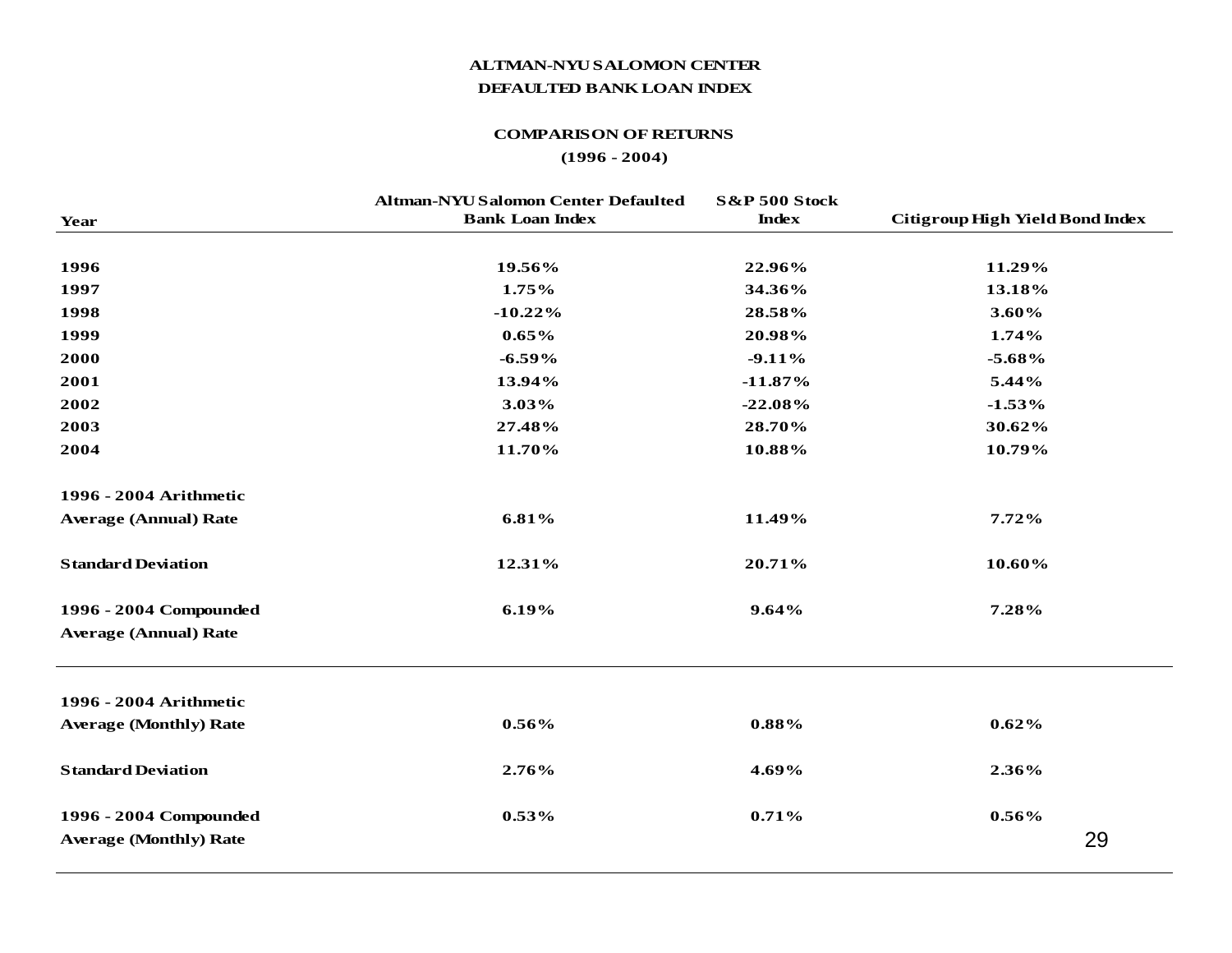### **CORRELATION OF ALTMAN-NYU SALOMON CENTER INDEXESOF DEFAULTED BONDS AND BANK LOANS WITH OTHERSECURITIES INDEXES 1987 - 2004**

#### **BOND INDEX CORRELATIONS - MONTHLYCorrelation of Monthly Returns January 1987 - December 2004**

|                      | <b>ALTMAN BOND</b> | $S\&P$  | <b>CITIGROUP</b>  | <b>10 YEAR</b> |
|----------------------|--------------------|---------|-------------------|----------------|
|                      | <b>INDEX</b>       | 500     | <b>HIGH-YIELD</b> | T-BOND         |
| ALTMAN BOND INDEX    | 100.00%            | 28.84%  | 61.35%            | $-19.07\%$     |
| $S\&P 500$           |                    | 100.00% | 50.13%            | 3.90%          |
| CITIGROUP HIGH-YIELD |                    |         | 100.00%           | 10.61%         |
| 10 YEAR T-BOND       |                    |         |                   | 100.00%        |

#### **LOAN INDEX CORRELATIONS - MONTHLYCorrelation of Monthly Returns January 1996 - December 2004**

|                             | <b>ALTMAN BOND</b> | $S\&P$    | <b>CITIGROUP</b>  | 10 YEAR    | <b>ALTMAN</b>     |
|-----------------------------|--------------------|-----------|-------------------|------------|-------------------|
|                             | <b>INDEX</b>       | 500       | <b>HIGH-YIELD</b> | T-BOND     | <b>BOND INDEX</b> |
| ALTMAN LOAN INDEX           | 100.00%            | $-0.90\%$ | 44.69%            | $-19.64\%$ | 61.09%            |
| S&P 500                     |                    | 100.00%   | 49.48%            | $-16.67\%$ | 24.18%            |
| <b>CITIGROUP HIGH-YIELD</b> |                    |           | 100.00%           | $-6.49\%$  | 63.69%            |
| 10 YEAR T-BOND              |                    |           |                   | 100.00%    | $-25.57%$         |
| <b>ALTMAN BOND INDEX</b>    |                    |           |                   |            | 100.00%           |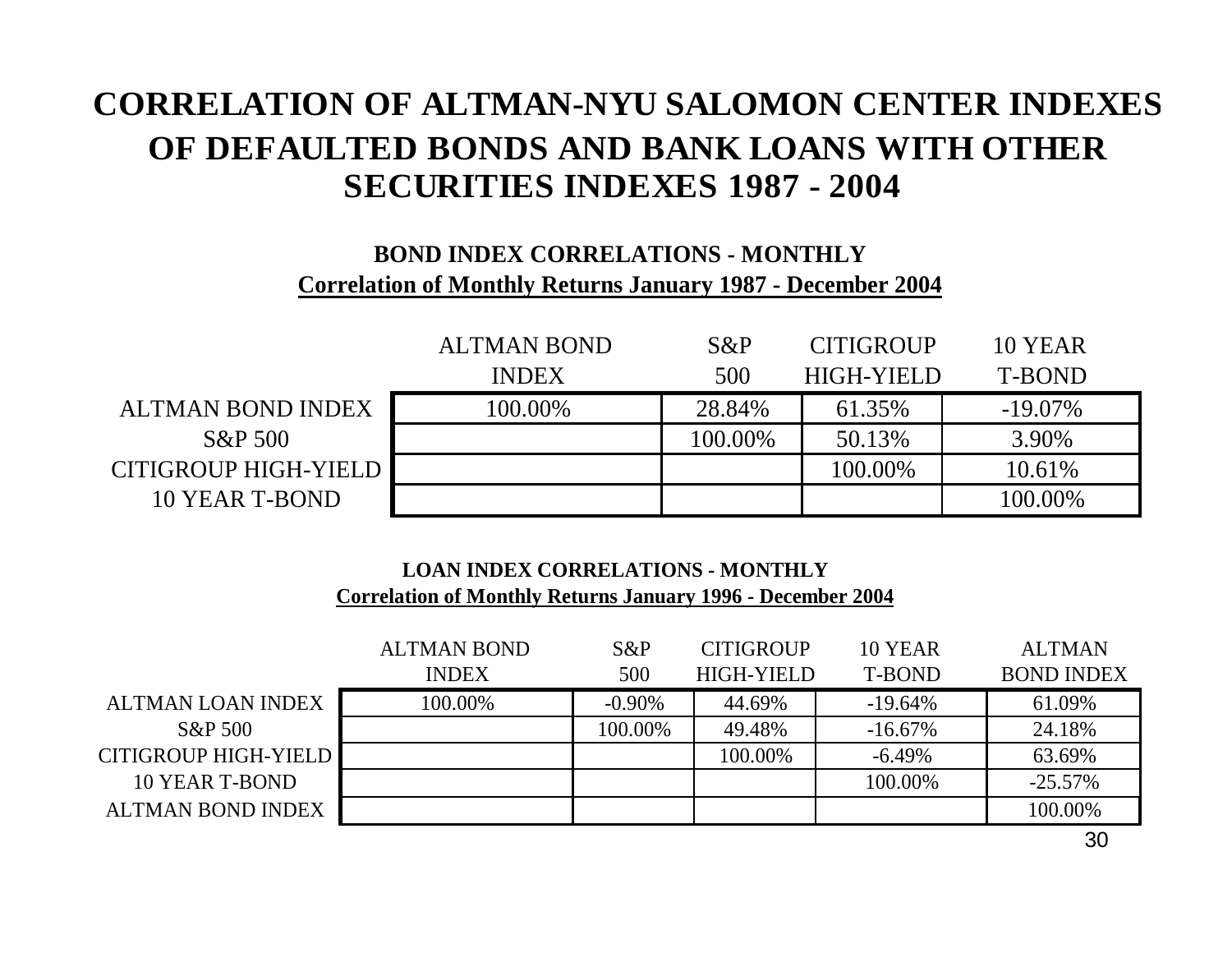# Forecasting Defaults and the Default Rate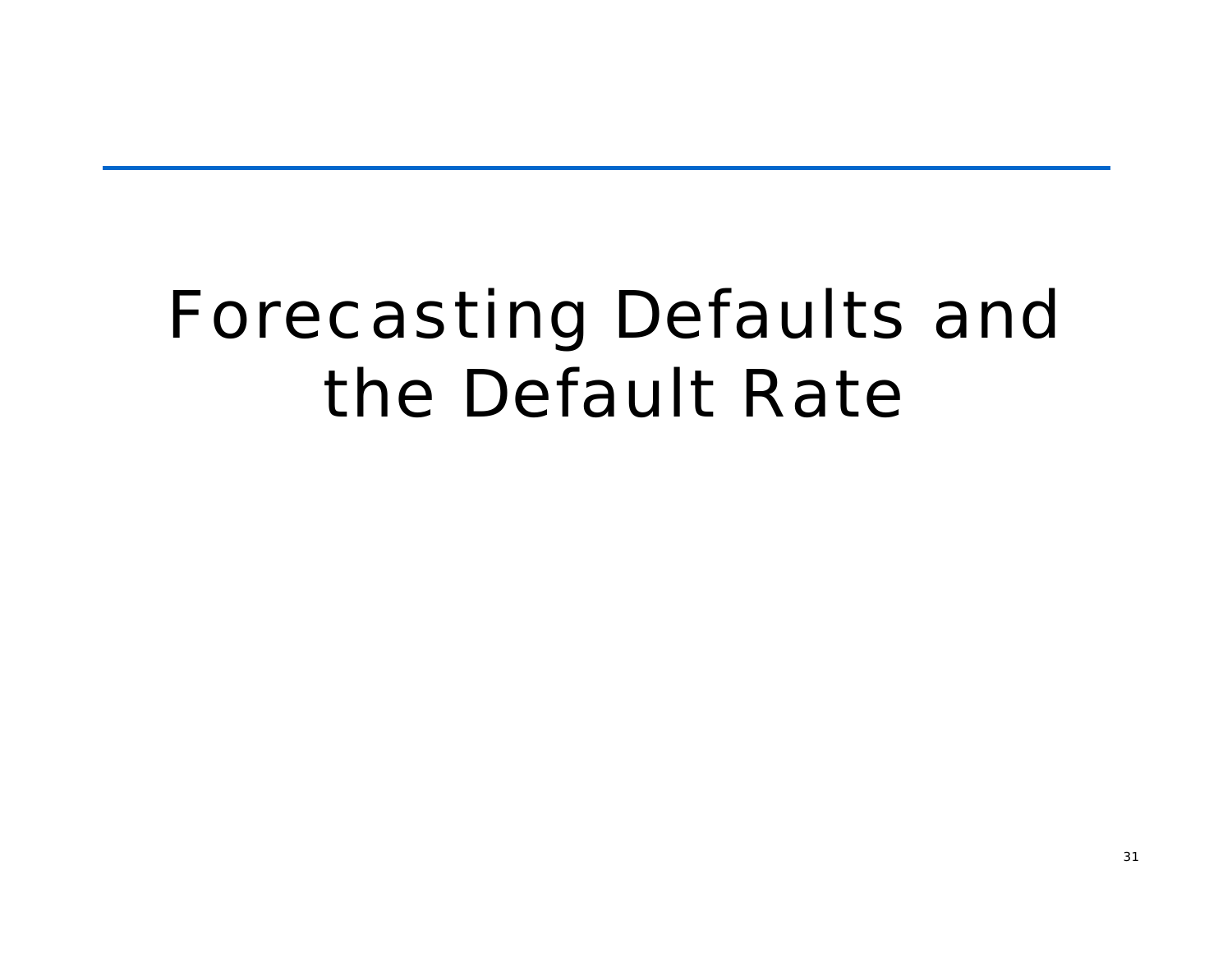#### Marginal and Cumulative Mortality Rate Equation

 $\text{MMR}_{\text{(t)}} =$ *Total value of defaulting debt in year (t) total value of the population at the start of the year (t)*

MMR = Marginal Mortality Rate

One can measure the cumulative mortality rate (CMR) over a specific time period (1, 2,…, T years) by subtracting the product of the surviving populations of each of the previous years from one (1.0), that is,

$$
CMR_{(t)} = 1 - \Pi SR_{(t)},
$$
  

$$
t = 1
$$

hereCMR  $(t)$  = Cumulative Mortality Rate in  $(t)$ , SR  $(t)$  = Survival Rate in  $(t)$ , 1 - MMR  $(t)$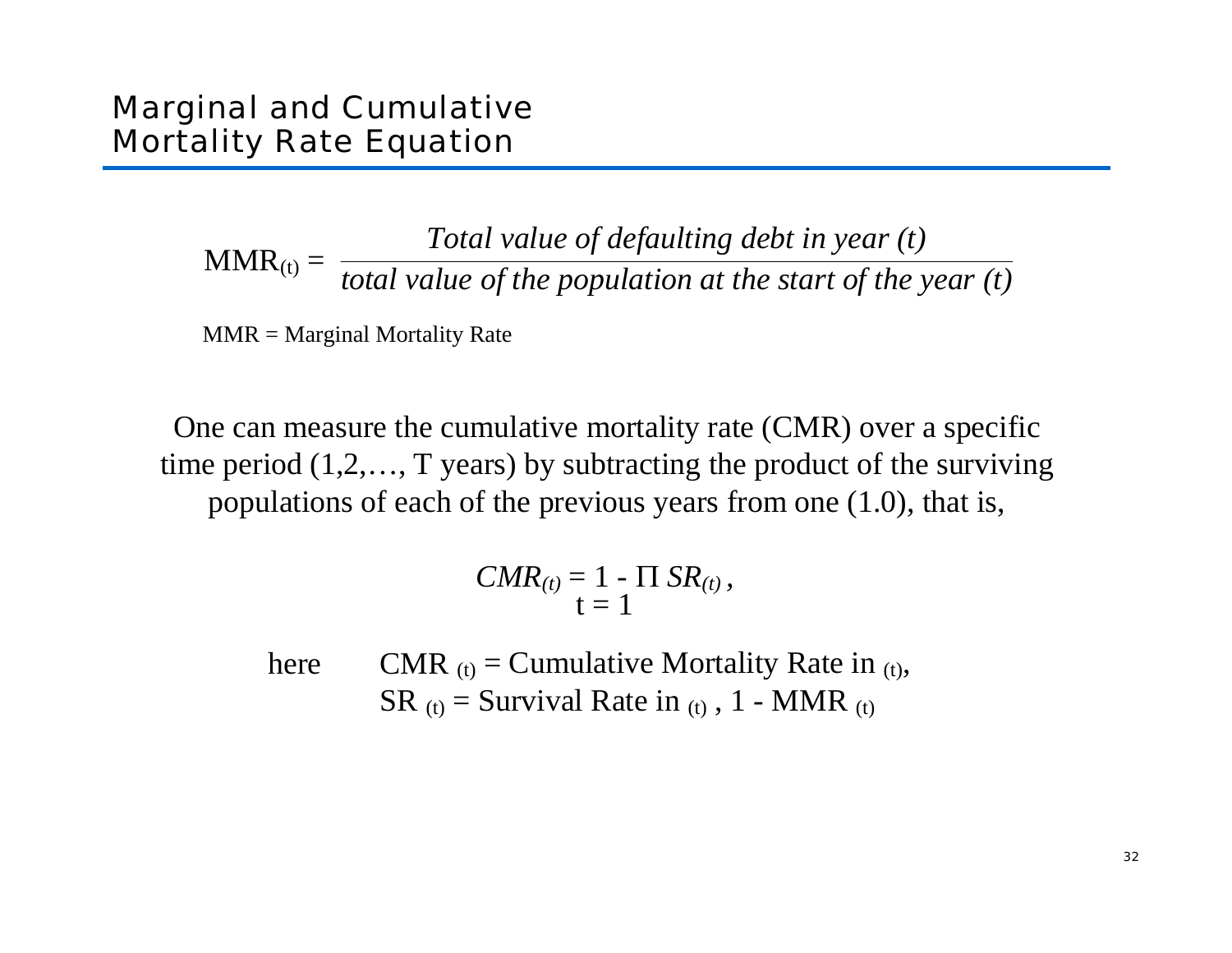#### For BB Rated Issues

| <b>Security</b><br>No.       | <b>Issued</b><br><b>Amount</b> | Year 1<br><b>Default</b> | Call              | <b>SF</b> | Year <sub>2</sub><br><b>Default</b>    | Call                | <b>SF</b> |     |
|------------------------------|--------------------------------|--------------------------|-------------------|-----------|----------------------------------------|---------------------|-----------|-----|
|                              |                                |                          |                   |           |                                        |                     |           |     |
| 1                            | 50                             |                          |                   | 5         |                                        |                     | 5         |     |
|                              | 50                             | 50                       |                   | $-$       | <b>NE</b>                              | <b>NE</b>           | <b>NE</b> |     |
|                              | 100                            | --                       | 100               | --        | <b>NE</b>                              | <b>NE</b>           | <b>NE</b> |     |
|                              | 100                            |                          |                   |           | 100                                    |                     |           |     |
|                              | 150                            |                          |                   |           |                                        | --                  | 15        |     |
| 234567                       | 150                            | --                       | $\qquad \qquad -$ |           | --                                     | --                  |           |     |
|                              | 200                            |                          | $\qquad \qquad -$ | 20        | --                                     | --                  | 20        |     |
| $\frac{8}{9}$                | 200                            | --                       | --                | --        | $- -$                                  | 200                 | --        |     |
|                              | 250                            |                          |                   |           |                                        |                     |           |     |
| 10                           | 250                            | --                       |                   | --        | --                                     |                     |           |     |
| Total                        | 1,500                          | 50                       | 100               | 25        | 100                                    | 200                 | 40        |     |
| Amount<br>Start of<br>Period | 1,500                          |                          | 175               |           | 1,325                                  | 340<br>$\mathbf{m}$ | $=$       | 985 |
|                              |                                | Year 1                   |                   |           | Year <sub>2</sub>                      |                     |           |     |
| Marginal                     |                                |                          |                   |           |                                        |                     |           |     |
| Mortality<br>Rate            |                                | $50/1,500 = 3.3\%$       |                   |           | $100/1,325 = 7.5%$                     |                     |           |     |
|                              |                                |                          |                   |           | $1 - (SR1 \times SR2)$                 |                     | $= CMR2$  |     |
| <b>Cumulative Rate</b>       |                                | 3.3%                     |                   |           | 1 - $(96.7\% \times 92.5\%) = 10.55\%$ |                     |           |     |

NE = No longer in existence SF = Sinking fund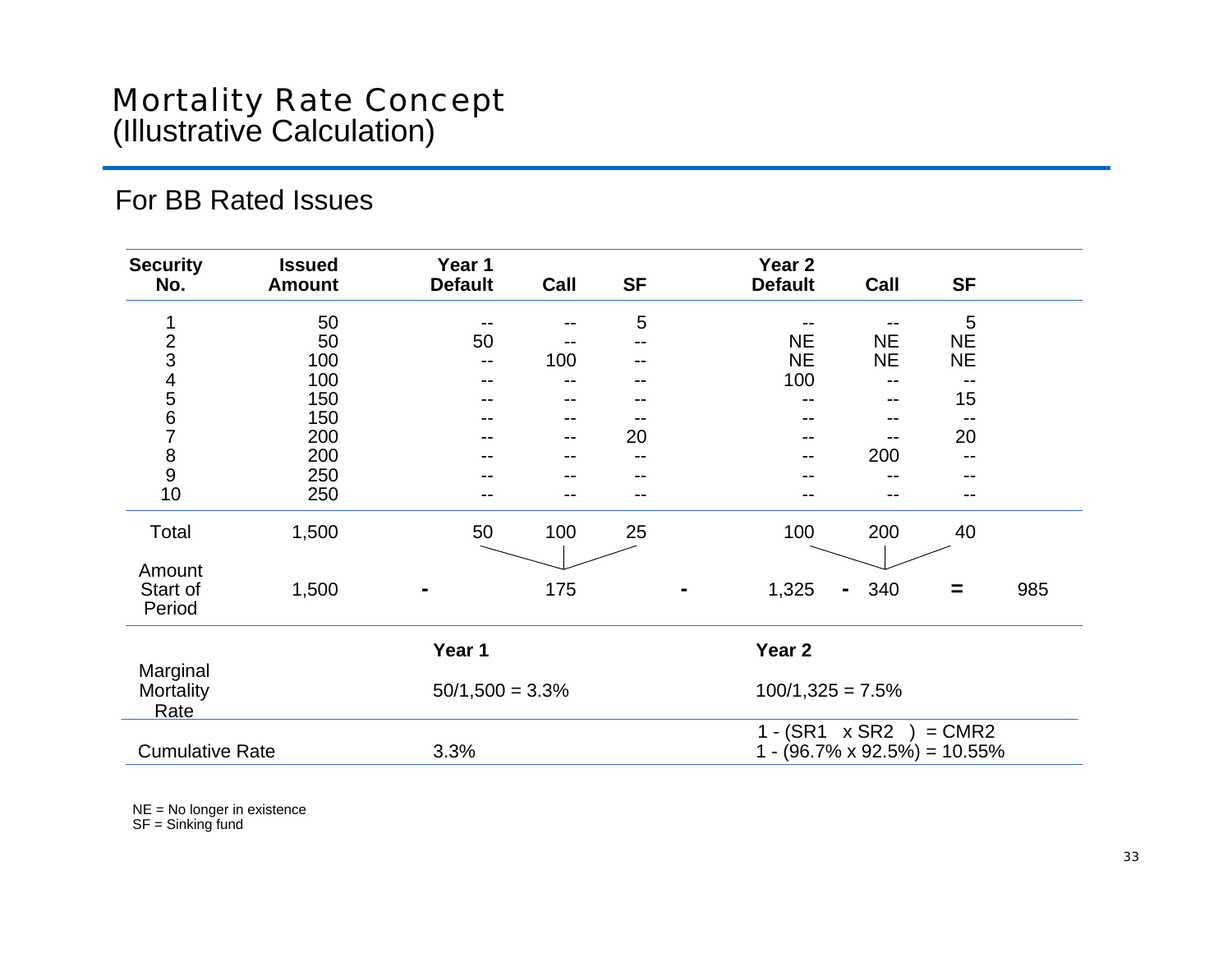### Mortality Rates by Original Rating

#### All Rated Corporate Bonds<sup>a</sup> **1971-2004**

**Years after issuance**

|           |                     |       | 2      | 3      | 4      | 5      | 6      | 7      | 8      | 9      | 10     |
|-----------|---------------------|-------|--------|--------|--------|--------|--------|--------|--------|--------|--------|
|           |                     |       |        |        |        |        |        |        |        |        |        |
|           | AAA Marginal        | 0.00% | 0.00%  | 0.00%  | 0.00%  | 0.03%  | 0.00%  | 0.00%  | 0.00%  | 0.00%  | 0.00%  |
|           | <b>Cumulative</b>   | 0.00% | 0.00%  | 0.00%  | 0.00%  | 0.03%  | 0.03%  | 0.03%  | 0.03%  | 0.03%  | 0.03%  |
|           |                     |       |        |        |        |        |        |        |        |        |        |
| AA        | <b>Marginal</b>     | 0.00% | 0.00%  | 0.32%  | 0.16%  | 0.03%  | 0.03%  | 0.00%  | 0.00%  | 0.03%  | 0.02%  |
|           | <b>Cumulative</b>   | 0.00% | 0.00%  | 0.32%  | 0.48%  | 0.51%  | 0.54%  | 0.54%  | 0.59%  | 0.57%  | 0.59%  |
|           |                     |       |        |        |        |        |        |        |        |        |        |
| А         | <b>Marginal</b>     | 0.01% | 0.10%  | 0.02%  | 0.09%  | 0.06%  | 0.11%  | 0.06%  | 0.21%  | 0.11%  | 0.06%  |
|           | <b>Cumulative</b>   | 0.01% | 0.11%  | 0.13%  | 0.22%  | 0.28%  | 0.39%  | 0.45%  | 0.65%  | 0.76%  | 0.82%  |
|           |                     |       |        |        |        |        |        |        |        |        |        |
|           | <b>BBB</b> Marginal | 0.36% | 3.22%  | 1.43%  | 1.28%  | 0.77%  | 0.45%  | 0.20%  | 0.20%  | 0.14%  | 0.40%  |
|           | <b>Cumulative</b>   | 0.36% | 3.56%  | 4.49%  | 6.16%  | 6.89%  | 7.31%  | 7.50%  | 7.68%  | 7.87%  | 8.18%  |
|           |                     |       |        |        |        |        |        |        |        |        |        |
| <b>BB</b> | <b>Marginal</b>     | 1.19% | 2.48%  | 4.40%  | 2.01%  | 2.51%  | 1.16%  | 1.60%  | 0.88%  | 1.70%  | 3.60%  |
|           | <b>Cumulative</b>   | 1.19% | 3.64%  | 7.88%  | 9.74%  | 12.00% | 12.93% | 14.36% | 15.07% | 16.52% | 19.60% |
|           |                     |       |        |        |        |        |        |        |        |        |        |
| в         | <b>Marginal</b>     | 2.85% | 6.85%  | 7.40%  | 8.55%  | 6.00%  | 4.16%  | 3.72%  | 2.28%  | 1.96%  | 0.86%  |
|           | <b>Cumulative</b>   | 2.85% | 9.51%  | 16.20% | 23.37% | 27.94% | 30.96% | 33.46% | 34.97% | 36.25% | 36.80% |
|           |                     |       |        |        |        |        |        |        |        |        |        |
|           | <b>CCC</b> Marginal | 7.98% | 15.57% | 19.55% | 12.10% | 4.26%  | 9.45%  | 5.60%  | 3.15%  | 0.00%  | 4.28%  |
|           | <b>Cumulative</b>   | 7.98% | 22.31% | 37.50% | 45.06% | 47.37% | 52.35% | 55.01% | 56.43% | 56.43% | 58.30% |

(a) R ated b y S&P at Issua nce Based on 1,796 issues Source: Standard & Poor's (N ew York) and Author's Compil ation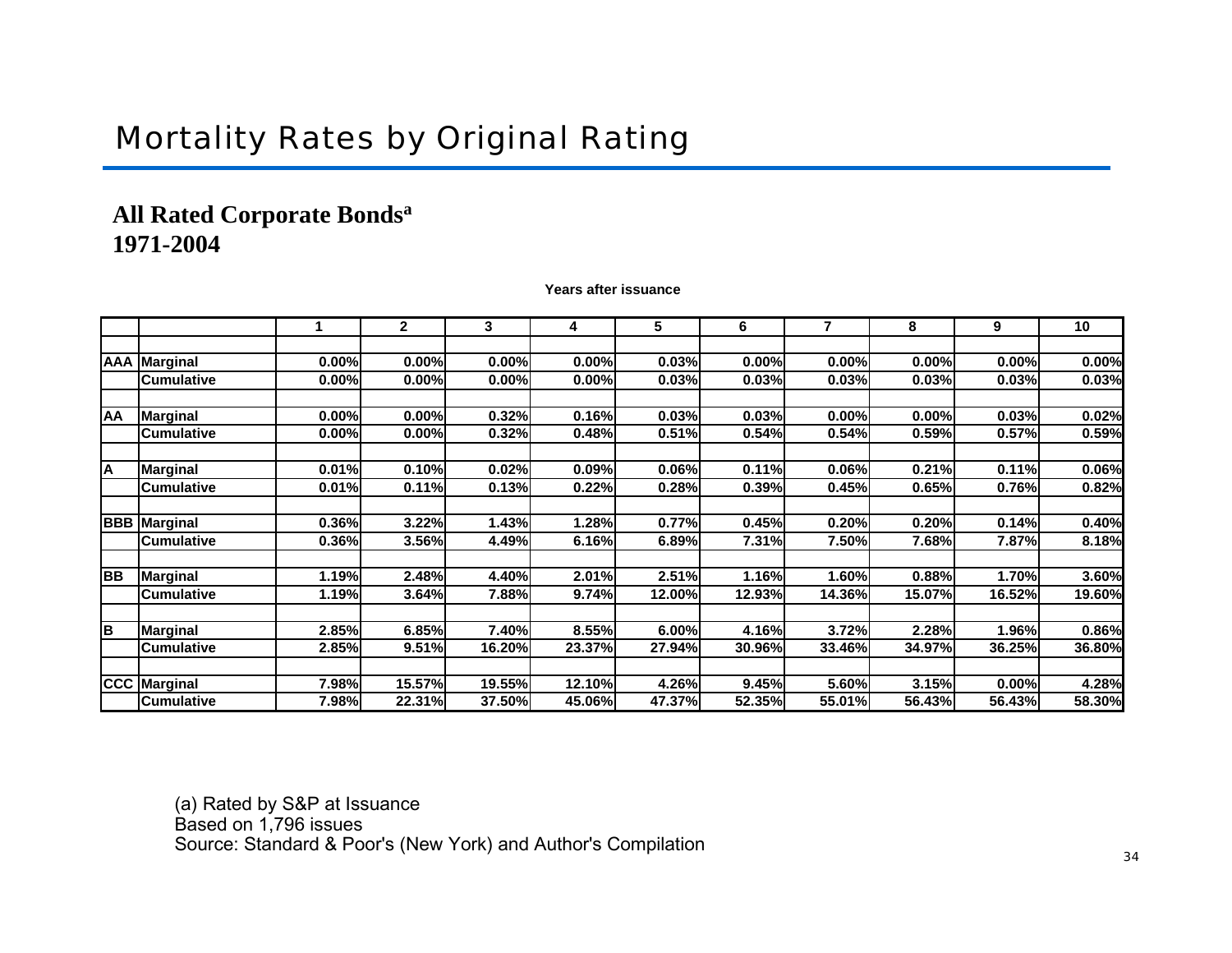### Mortality Losses by Original Rating

#### **All Rated Corporate Bondsa 1971-2004**

**Years after issuance**

|            |                   |       | 2      | 3      | 4      | 5      | 6      |        | 8      | 9      | 10     |
|------------|-------------------|-------|--------|--------|--------|--------|--------|--------|--------|--------|--------|
|            |                   |       |        |        |        |        |        |        |        |        |        |
| <b>AAA</b> | <b>Marginal</b>   | 0.00% | 0.00%  | 0.00%  | 0.00%  | 0.00%  | 0.00%  | 0.00%  | 0.00%  | 0.00%  | 0.00%  |
|            | <b>Cumulative</b> | 0.00% | 0.00%  | 0.00%  | 0.00%  | 0.00%  | 0.00%  | 0.00%  | 0.00%  | 0.00%  | 0.00%  |
|            |                   |       |        |        |        |        |        |        |        |        |        |
| AA         | <b>Marginal</b>   | 0.00% | 0.00%  | 0.05%  | 0.05%  | 0.01%  | 0.01%  | 0.00%  | 0.00%  | 0.03%  | 0.02%  |
|            | <b>Cumulative</b> | 0.00% | 0.00%  | 0.05%  | 0.10%  | 0.11%  | 0.12%  | 0.12%  | 0.12%  | 0.15%  | 0.17%  |
| Α          | <b>Marginal</b>   | 0.00% | 0.03%  | 0.01%  | 0.04%  | 0.03%  | 0.06%  | 0.02%  | 0.04%  | 0.08%  | 0.00%  |
|            | <b>Cumulative</b> | 0.00% | 0.03%  | 0.04%  | 0.08%  | 0.11%  | 0.17%  | 0.19%  | 0.23%  | 0.31%  | 0.31%  |
|            |                   |       |        |        |        |        |        |        |        |        |        |
| <b>BBB</b> | <b>Marginal</b>   | 0.25% | 2.25%  | 1.10%  | 0.77%  | 0.46%  | 0.27%  | 0.10%  | 0.11%  | 0.07%  | 0.24%  |
|            | <b>Cumulative</b> | 0.25% | 2.49%  | 3.57%  | 4.31%  | 4.75%  | 5.00%  | 5.10%  | 5.21%  | 5.27%  | 5.50%  |
|            |                   |       |        |        |        |        |        |        |        |        |        |
| <b>BB</b>  | <b>Marginal</b>   | 0.69% | 1.44%  | 2.55%  | 1.16%  | 1.46%  | 0.60%  | 0.90%  | 0.38%  | 0.84%  | 1.28%  |
|            | <b>Cumulative</b> | 0.69% | 2.13%  | 4.62%  | 5.72%  | 7.10%  | 7.66%  | 8.48%  | 9.83%  | 9.60%  | 10.76% |
|            |                   |       |        |        |        |        |        |        |        |        |        |
| B          | <b>Marginal</b>   | 1.83% | 4.75%  | 5.18%  | 5.72%  | 4.06%  | 2.41%  | 2.54%  | 1.34%  | 1.02%  | 0.64%  |
|            | <b>Cumulative</b> | 1.83% | 6.50%  | 11.34% | 14.41% | 19.80% | 21.73% | 23.72% | 24.75% | 25.51% | 25.99% |
|            |                   |       |        |        |        |        |        |        |        |        |        |
| <b>CCC</b> | <b>Marginal</b>   | 5.33% | 11.68% | 14.67% | 9.32%  | 3.10%  | 7.28%  | 4.31%  | 2.52%  | 0.00%  | 3.22%  |
|            | <b>Cumulative</b> | 5.33% | 16.39% | 28.65% | 35.31% | 37.31% | 41.88% | 44.38% | 45.78% | 45.78% | 47.53% |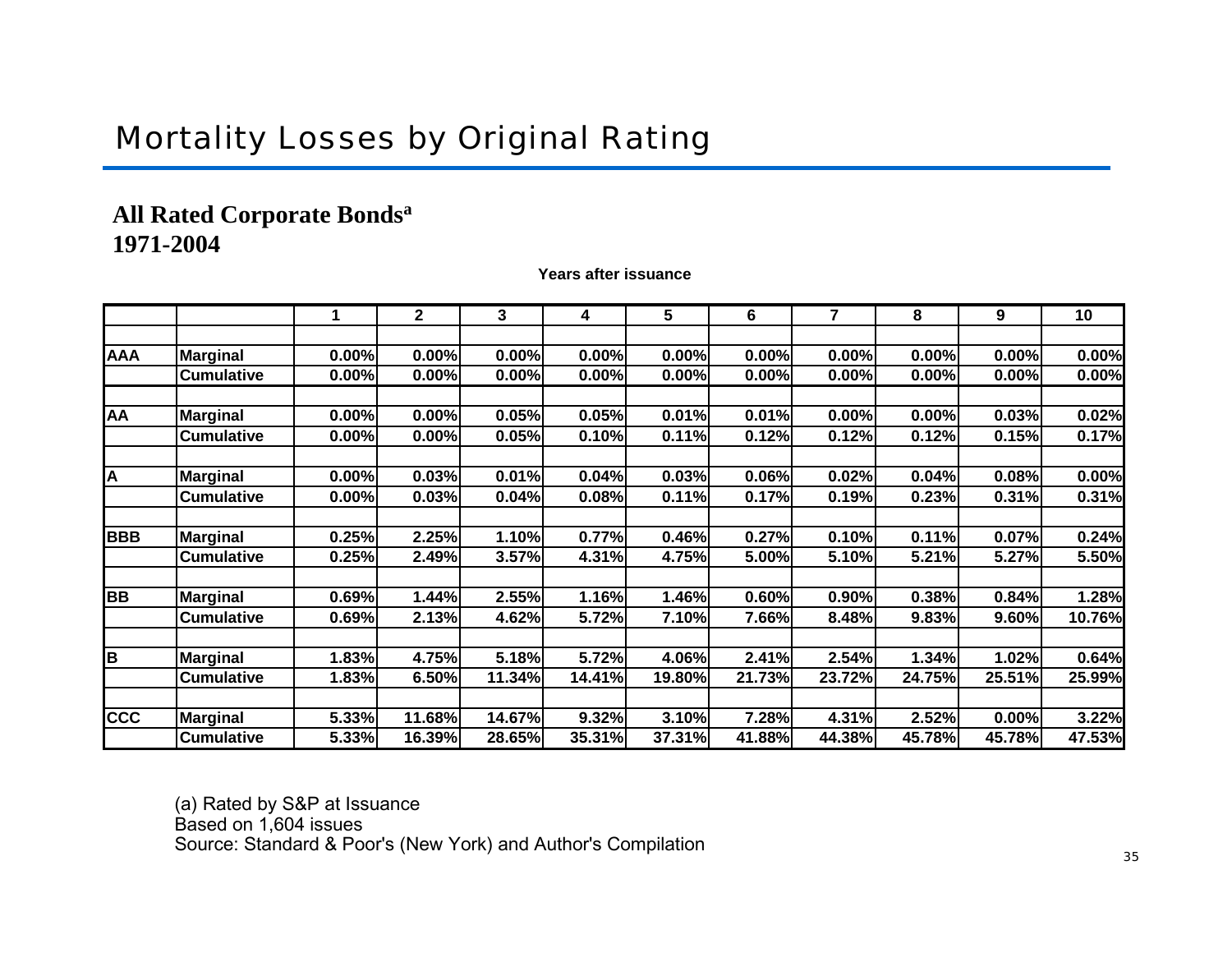# Cumulative Default Rate Comparison (in % for up to 10 years)

|                | 1     | $\overline{2}$ | 3     | 4     | 5     | 6     | $\overline{7}$ | 8     | 9     | 10 <sup>°</sup> |
|----------------|-------|----------------|-------|-------|-------|-------|----------------|-------|-------|-----------------|
| AAA/Aaa        |       |                |       |       |       |       |                |       |       |                 |
| Altman         | 0.00  | 0.00           | 0.00  | 0.00  | 0.03  | 0.03  | 0.03           | 0.03  | 0.03  | 0.03            |
| Moody's        | 0.00  | 0.00           | 0.00  | 0.04  | 0.12  | 0.21  | 0.30           | 0.41  | 0.52  | 0.63            |
| S&P            | 0.00  | 0.00           | 0.03  | 0.06  | 0.10  | 0.17  | 0.24           | 0.36  | 0.41  | 0.45            |
| AA/Aa          |       |                |       |       |       |       |                |       |       |                 |
| Altman         | 0.00  | 0.00           | 0.32  | 0.48  | 0.51  | 0.54  | 0.54           | 0.59  | 0.57  | 0.59            |
| Moody's        | 0.00  | 0.00           | 0.03  | 0.12  | 0.20  | 0.29  | 0.37           | 0.47  | 0.54  | 0.61            |
| S&P            | 0.01  | 0.04           | 0.09  | 0.19  | 0.30  | 0.41  | 0.54           | 0.64  | 0.74  | 0.85            |
| <b>A/A</b>     |       |                |       |       |       |       |                |       |       |                 |
| Altman         | 0.01  | 0.11           | 0.13  | 0.22  | 0.28  | 0.39  | 0.45           | 0.65  | 0.76  | 0.82            |
| Moody's        | 0.02  | 0.08           | 0.22  | 0.36  | 0.50  | 0.67  | 0.85           | 1.04  | 1.25  | 1.48            |
| S&P            | 0.04  | 0.13           | 0.24  | 0.40  | 0.61  | 0.84  | 1.11           | 1.34  | 1.63  | 1.94            |
| <b>BBB/Baa</b> |       |                |       |       |       |       |                |       |       |                 |
| Altman         | 0.36  | 3.56           | 4.49  | 6.16  | 6.89  | 7.31  | 7.50           | 7.68  | 7.87  | 8.18            |
| Moody's        | 0.19  | 0.54           | 0.98  | 1.55  | 2.08  | 2.59  | 3.12           | 3.65  | 4.25  | 4.89            |
| S&P            | 0.29  | 0.81           | 1.40  | 2.19  | 2.99  | 3.73  | 4.34           | 4.95  | 5.50  | 6.10            |
| BB/Ba          |       |                |       |       |       |       |                |       |       |                 |
| Altman         | 1.19  | 3.64           | 7.88  | 9.74  | 12.00 | 12.93 | 14.36          | 15.07 | 16.52 | 19.60           |
| Moody's        | 1.22  | 3.34           | 5.79  | 8.27  | 10.72 | 12.98 | 14.81          | 16.64 | 18.40 | 20.11           |
| S&P            | 1.20  | 3.58           | 6.39  | 8.97  | 11.25 | 13.47 | 15.25          | 16.75 | 18.16 | 19.20           |
| B/B            |       |                |       |       |       |       |                |       |       |                 |
| Altman         | 2.85  | 9.51           | 16.20 | 23.37 | 27.94 | 30.96 | 33.46          | 34.97 | 36.25 | 36.80           |
| Moody's        | 5.81  | 12.93          | 19.51 | 25.33 | 30.48 | 35.10 | 39.45          | 42.89 | 45.89 | 48.64           |
| S&P            | 5.71  | 12.49          | 18.09 | 22.37 | 25.40 | 27.77 | 29.76          | 31.32 | 32.54 | 33.75           |
| <b>CCC/Caa</b> |       |                |       |       |       |       |                |       |       |                 |
| Altman         | 7.98  | 22.31          | 37.50 | 45.06 | 47.37 | 52.35 | 55.01          | 56.43 | 56.43 | 58.30           |
| Moody's        | 22.43 | 35.96          | 46.71 | 54.19 | 59.72 | 64.49 | 68.06          | 71.91 | 74.53 | 76.77           |
| S&P            | 28.83 | 37.97          | 43.52 | 47.44 | 50.85 | 52.13 | 53.39          | 54.05 | 55.56 | 56.45           |

*Source:* Altman, Market value weights, by numbered years from original Standard & Poor's issuances, 1971-2004, based on actual ratings (Altman and Aguiar, 2005).

Moody's, Issuer weighted, cohort analysis, 1971-2004, based on actual or implied senior unsecured ratings (Moody's Investors Service, 2005).

S&P, Issuer weighted, static-pool analysis, 1981-2004, based on actual or implied senior unsecured ratings (Standard & Poor's, 2005).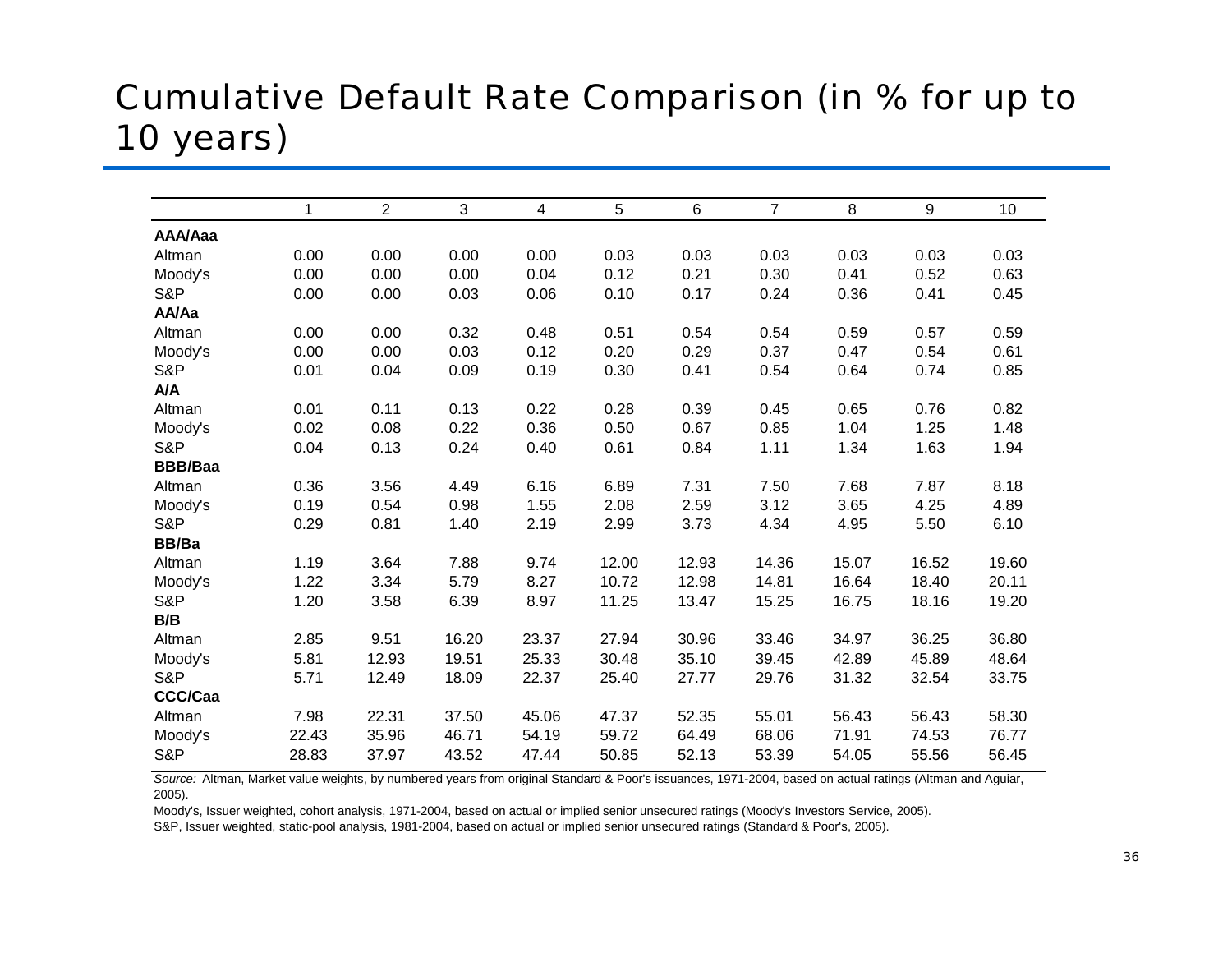#### New Issues





Source: Standard & Poor's